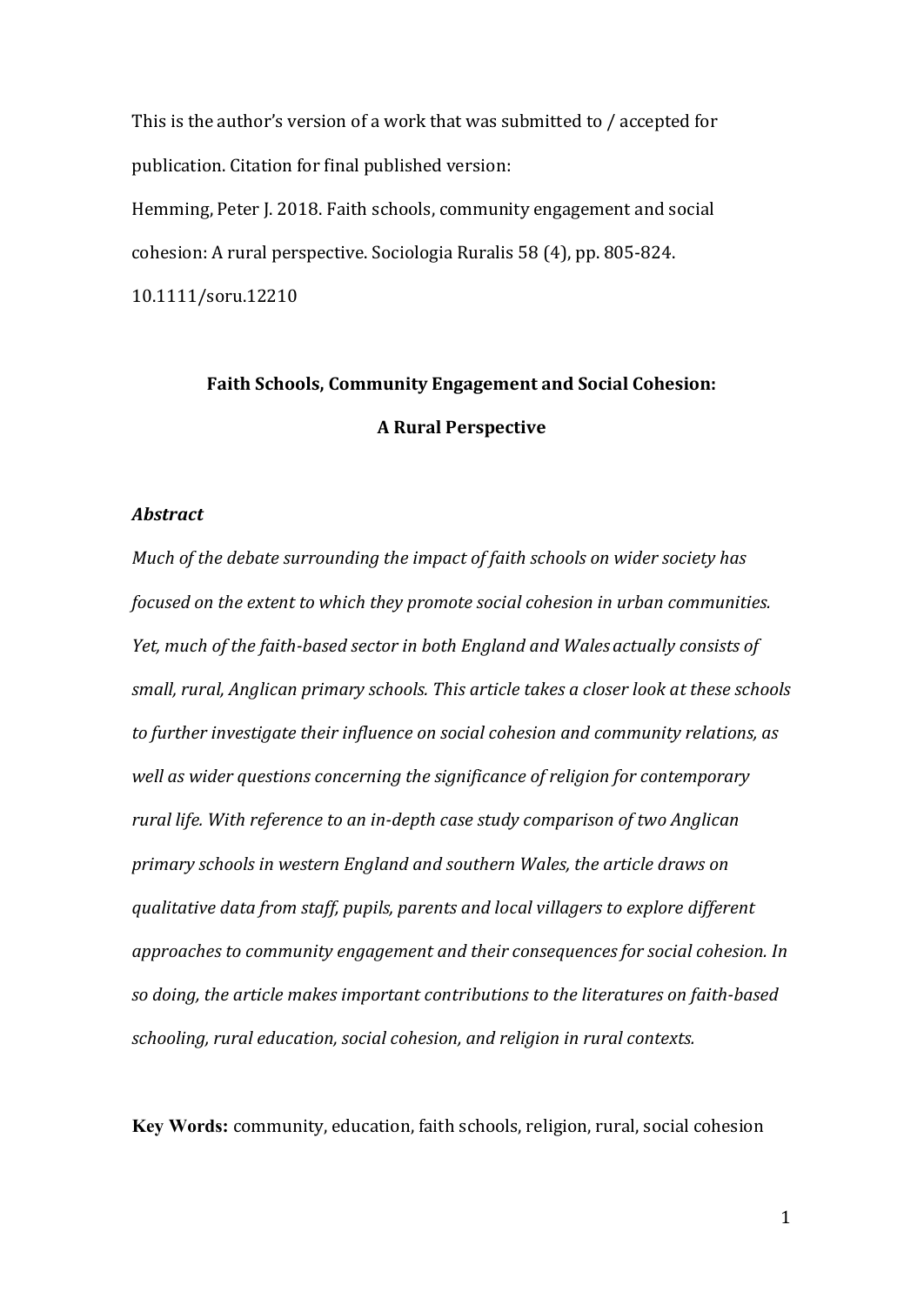#### **Introduction**

Faith-based education has long been a controversial issue in Britain, as in many other countries<sup>1</sup>, and over the last few decades, questions have been raised about the impact of state-funded faith schools on social cohesion. Whilst proponents view faith schools as a way to provide for the religious needs of families and involve minority groups within the wider system, opponents argue they are socially divisive, encouraging separation of religious and ethnic groups and exacerbating existing patterns of residential segregation (Jackson 2003, King 2010). In England, the relatively recent expansion of the faith-based sector to include minority faiths such as Islamic, Sikh, and Hindu schools, has further fuelled concerns about the impact of faith schools on community relations. Whilst these debates and associated research studies tend to focus primarily on urban, multicultural localities (e.g. Allen and West 2009, Butler and Hamnett 2012, Hemming 2011), much of the faith-based sector in both England and Wales<sup>2</sup> actually consists of small, rural, Anglican primary schools.

According to government figures for 2016, of the 4152 primary schools in England designated as 'rural', around 55% of them were faith schools, compared with 37% of English primary schools as a whole. In Wales, figures for 2015 show that around 12% of the 649 primary schools in rural areas are faith schools, similar to the proportion of faith-based primary schools in Wales as a whole. In both contexts, the vast majority of these schools have an Anglican character (Church of England or Church in Wales). Rural Anglican schools feature much less prominently in public and scholarly debates about faith-based education, but given the many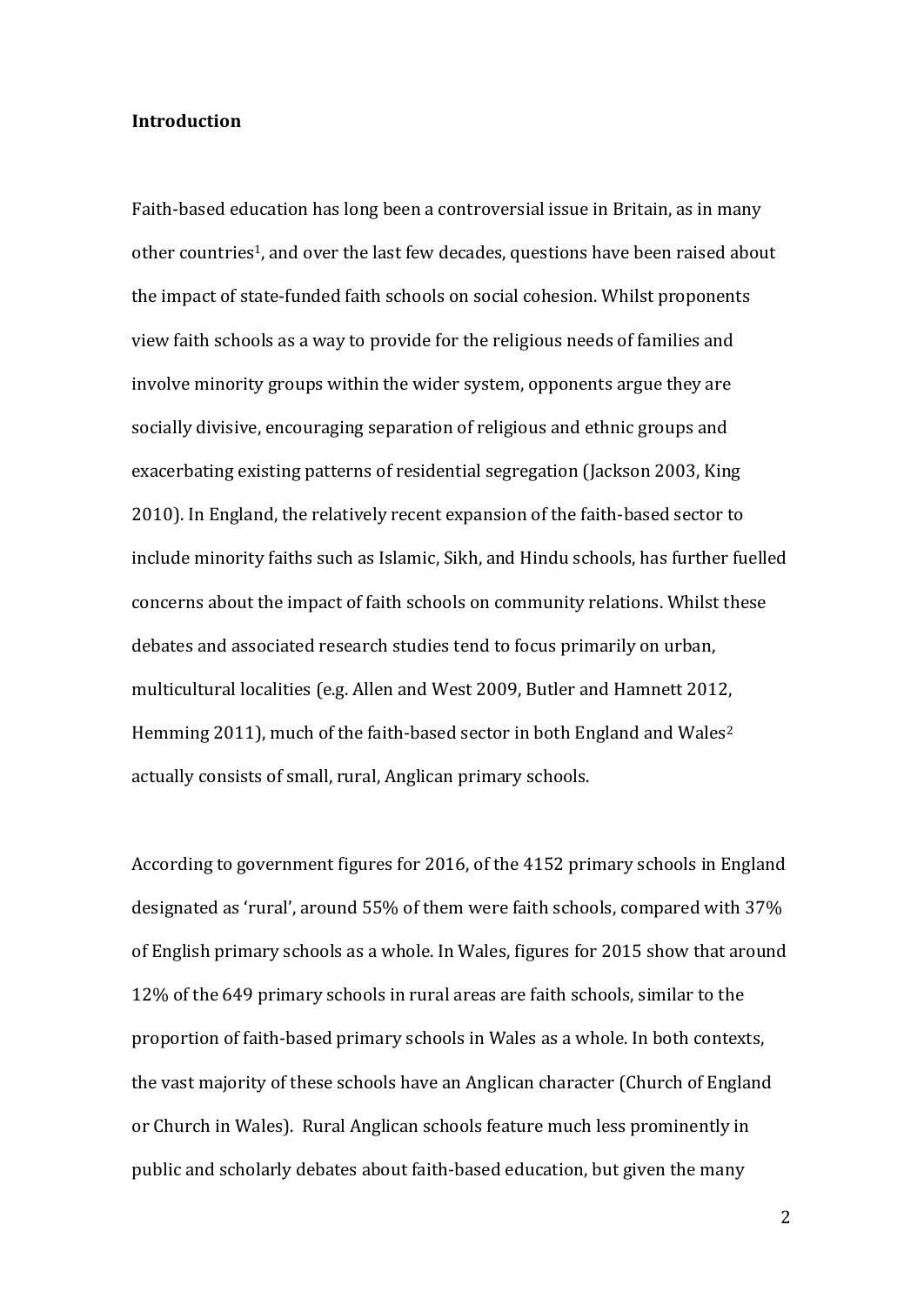challenges facing contemporary rural communities, such as the closure of services and the changing nature of village demographics, the impact of rural church schools for social cohesion is a topic that warrants further investigation.

The lack of interest in rural faith-based education is perhaps reflective of a wider dearth of research on the nature and significance of religion in contemporary rural life. Jones and Heley (2016) point to the emergence of an extensive literature on 'post-secularism3' in urban contexts, which documents some of the ways that religion is playing a role in civil society, such as the shared provision of urban welfare and outreach services by public secular and voluntary faith-based organisations (e.g. Beaumont and Baker 2011). However, they argue that an equivalent body of work on rural contexts has not yet taken shape. Any investigation of rural church schools must therefore take place within a wider consideration of the changing religious character of rural communities.

This article takes a closer look at rural church schools and the role they play in their local communities. It aims to further investigate, firstly, the influence of rural faith schools on social cohesion and community relations, and secondly, the significance of religion for contemporary rural life. With reference to a case study comparison of two Anglican primary schools located in western England and southern Wales, the article draws on qualitative data from school staff, pupils, parents and local villagers. The analysis explores the dynamics of engagement between the two schools and their communities, and the varying consequences for social cohesion, particularly through the bonding and bridging of social capital. In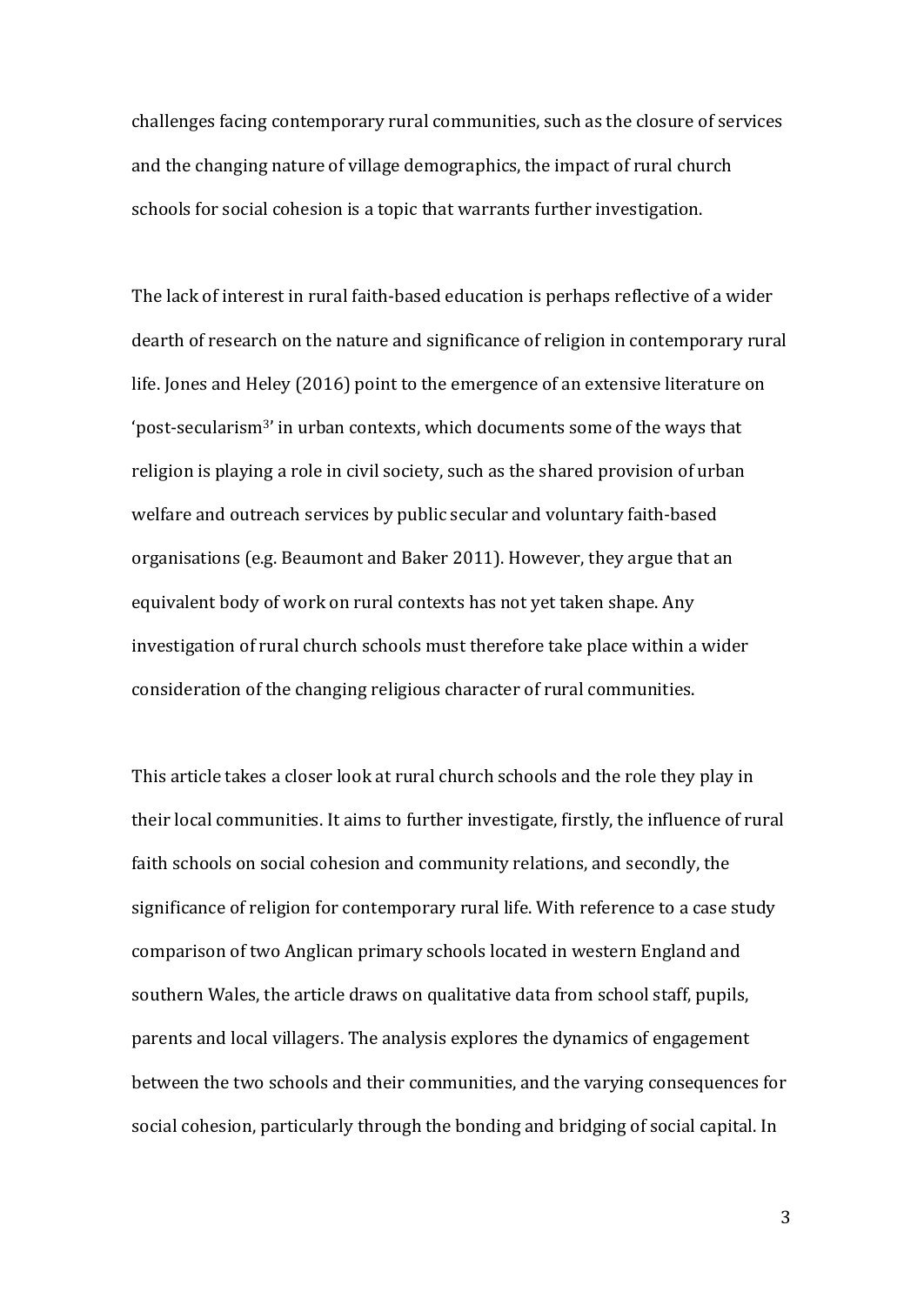so doing, the article makes important contributions to the literatures on faithbased schooling, rural education, social cohesion, and religion in rural contexts.

#### **Social Cohesion and Contemporary Rural Life**

Social cohesion is a contested term but Forrest and Kearns (2001: 2129) offer a useful account of how the concept has been employed in policy debates, particularly in relation to neighbourhoods and communities. They argue that social cohesion encompasses five elements, including: 'common values and a civic culture', 'social order and social control', 'social solidarity and reductions in wealth disparities', 'social networks and social capital' and 'place attachment and identity'. As such, their definition encompasses aspects such as social interaction between groups, respect for difference, absence of conflict, and civility towards others. Berger-Schmitt (2002) identifies two distinct dimensions of social cohesion. The first is the 'inequality' dimension and is concerned with promoting equal opportunities and reducing societal disparities and divisions. The second is the 'social capital' dimension and relates to the strengthening of social relations, ties and interactions between individuals and groups. Putnam (2000: 18-19) has argued that "the core idea of social capital theory is that social networks have value", and in both of the above definitions, social capital emerges as a significant factor in the shaping of cohesive communities through the development and maintenance of social networks within and between groups.

A distinction is often made between 'bonding social capital', which refers to the development of good community relations *within* particular social groups, and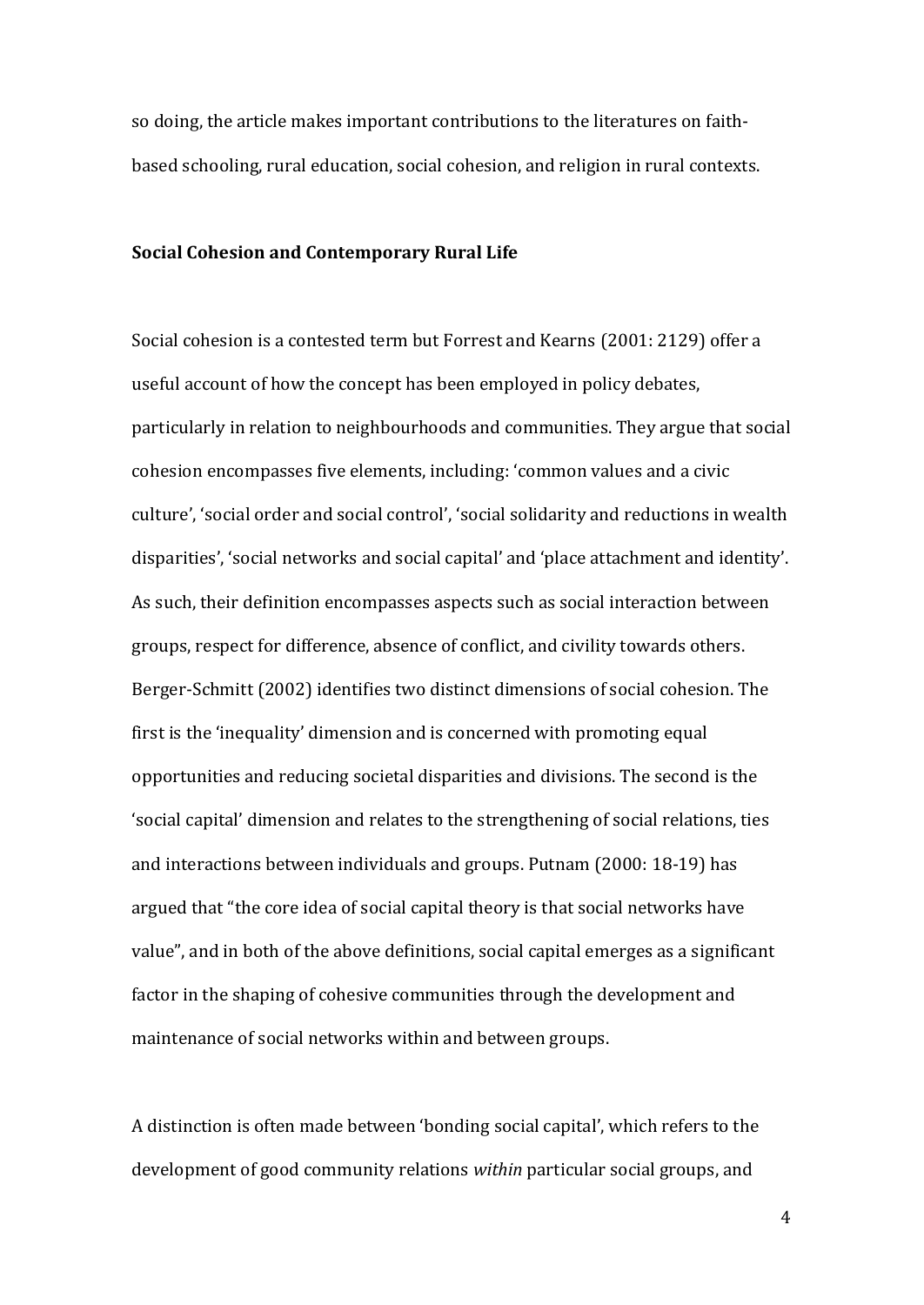'bridging social capital', which involves the building of networks *between* different groups (Putnam 2000). Both of these forms of social capital can be considered important for facilitating social cohesion and community wellbeing (Brown and Shaft 2011). Whilst bonding social capital can often be fostered through collective participation in community practices, events, organisations and networks, intergroup contact and encounters are typically viewed as an important way to bridge social capital (Hemming 2015, Sørensen 2016). The conditions for ensuring that such encounters are 'meaningful' are most likely to be present in the context of specific community spaces and sites of cultural exchange, such as schools and community centres (Amin 2002).

Rural areas are often associated with higher levels of social cohesion than urban areas, reflecting theorists such as Tönnies (1887/1957) and his classic distinction between *Gemeinschaft* (close-knit rural communities with high levels of social involvement) and *Gesellschaft* (urban communities with weaker social ties and lower participation). However, recent research in Denmark has found that whilst bonding social capital can be significantly higher in rural areas, bridging social capital can be marginally higher in urban areas (Sørensen 2016). Despite these findings, the overwhelming majority of studies on social cohesion have focused on urban contexts, with the city typically construed as the principal space for meaningful contact between different social groups, particularly inter-ethnic and inter-faith relations (Laurier and Philo 2006, Phillips 2006). Yet, questions of social cohesion also need to be explored in rural contexts, including those concerned with ethnicity and religion (e.g. Chakraborti and Garland 2004), but also other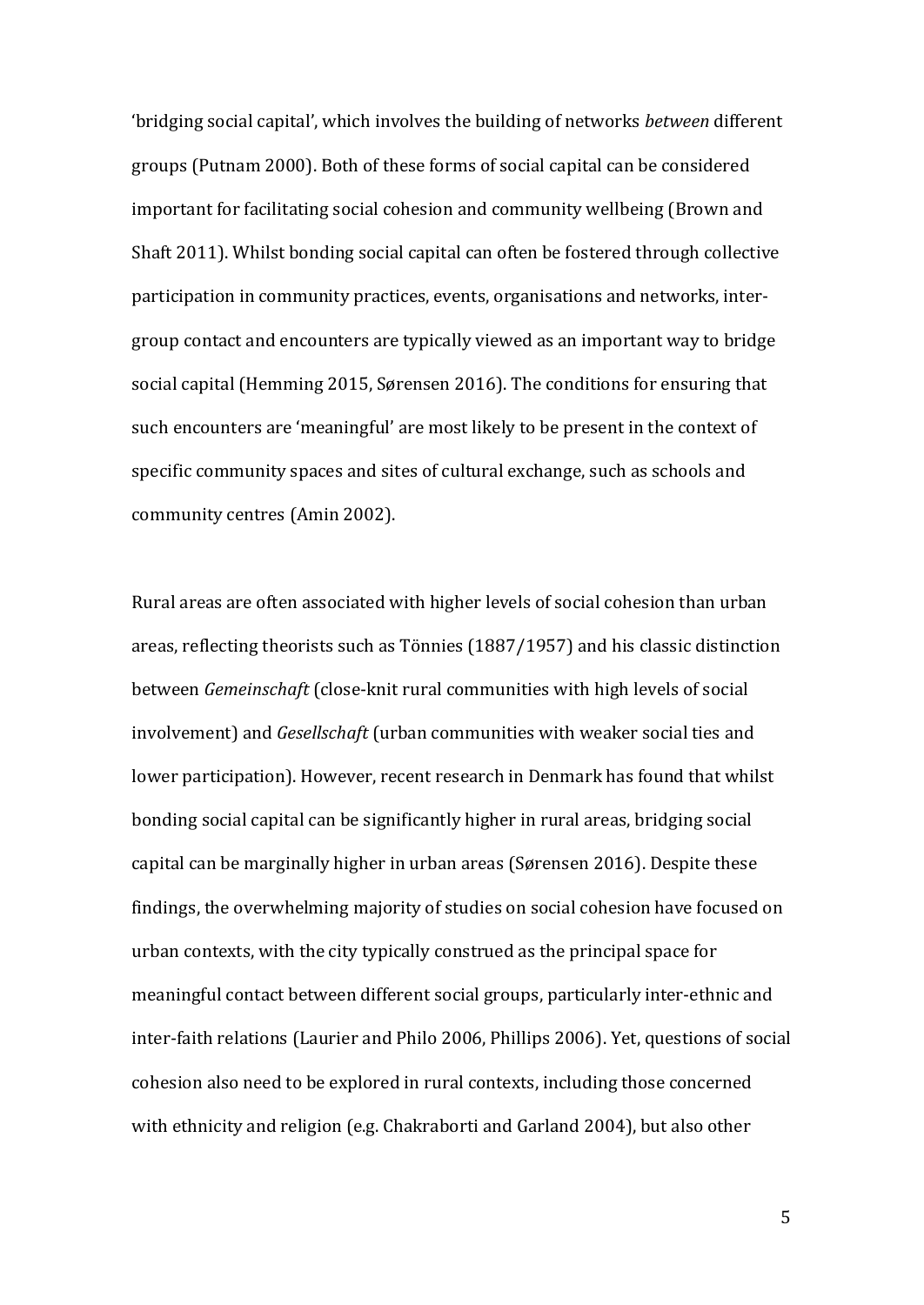dimensions of difference such as social class (e.g. Salamon 2003), age (e.g. Panelli et al. 2002) and sexuality (e.g. Little 2003).

Social cohesion in the countryside has become an increasingly pertinent issue in light of the many challenges facing contemporary rural communities. The rise of neoliberal policies and economics that promote private enterprise and marketisation over government involvement and support have often led to reductions in rural infrastructure and the closure of services and amenities, such as shops, pubs, and post offices. In addition, village communities face other challenges such as the inwards migration of affluent families from urban areas, the outwards migration of younger people, an ageing demographic, and an increasingly mobile and commuting populace (Woods 2011). All of these processes are likely to impact on rural communities in different ways, changing the social makeup and dynamics of villages with implications for social cohesion and community relations. However, many of these changes have not gone without contestation from rural communities, with campaigns to save rural services often helping to bring community members closer together, galvanising them into a stronger sense of collective identity and purpose (Woods 2006).

#### **Schooling in Rural Communities**

Schools can be viewed as important community spaces with the potential to influence social cohesion (Amin 2002), but academic work on rural schools in general has been rather limited to date. In a review of research on small rural schools in England by Hargreaves (2009), the relationship between schools and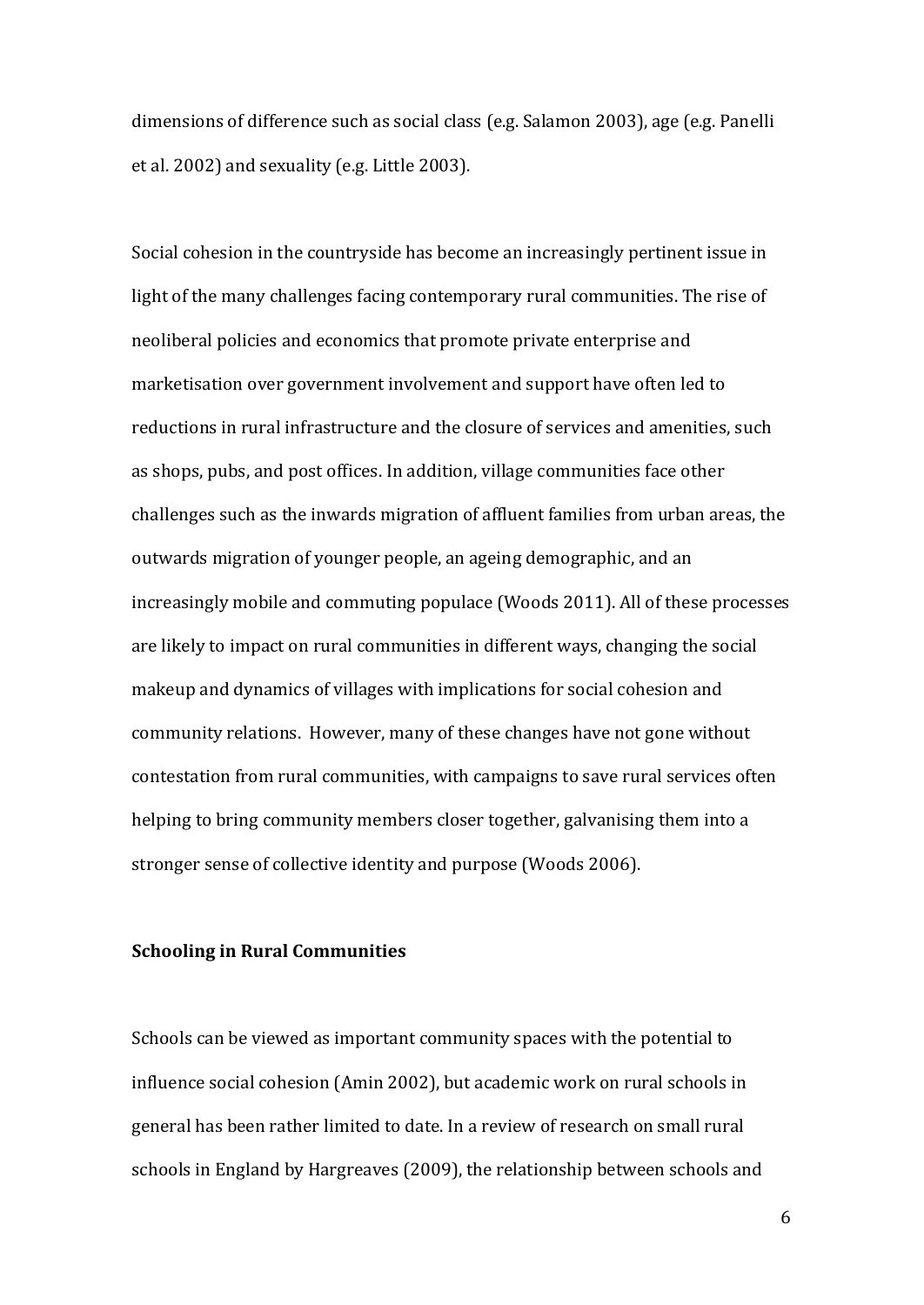their wider communities was identified as a key under-researched area, although there have since been a number of more recent studies published on this theme. The topic is of considerable interest given that rural schools have long been viewed as focal points for village life, reaching far beyond their official function as educational institutions. It is suggested that rural schools may play an important role in hosting community events, bringing parents together at the school gates, forging community networks through school friendships, linking generations through decades of family attendance, and symbolising the youthful vibrancy of a village community (Woods 2006).

In the context of recent pressures on rural services and infrastructure, and associated community resistance, the status of rural schools has become highly politicised, leading to the introduction of government policies aimed at slowing the rate of their decline. Both England and Wales have introduced a 'presumption against closure' for small rural schools at different times over the last two decades (BBC News 2017, Hargreaves 2009). Attempted closures of rural schools can often produce concerted local opposition, as highlighted in research from New Zealand by Kearns et al. (2009). Participants in their research cited a range of reasons for why the schools in question were highly valued in their local communities. These included their role in promoting community spirit through running events and providing a focal point for contact between local people, their ability to bring together members of younger and older generations, and the distinctive educational experience that a small and friendly school environment could offer.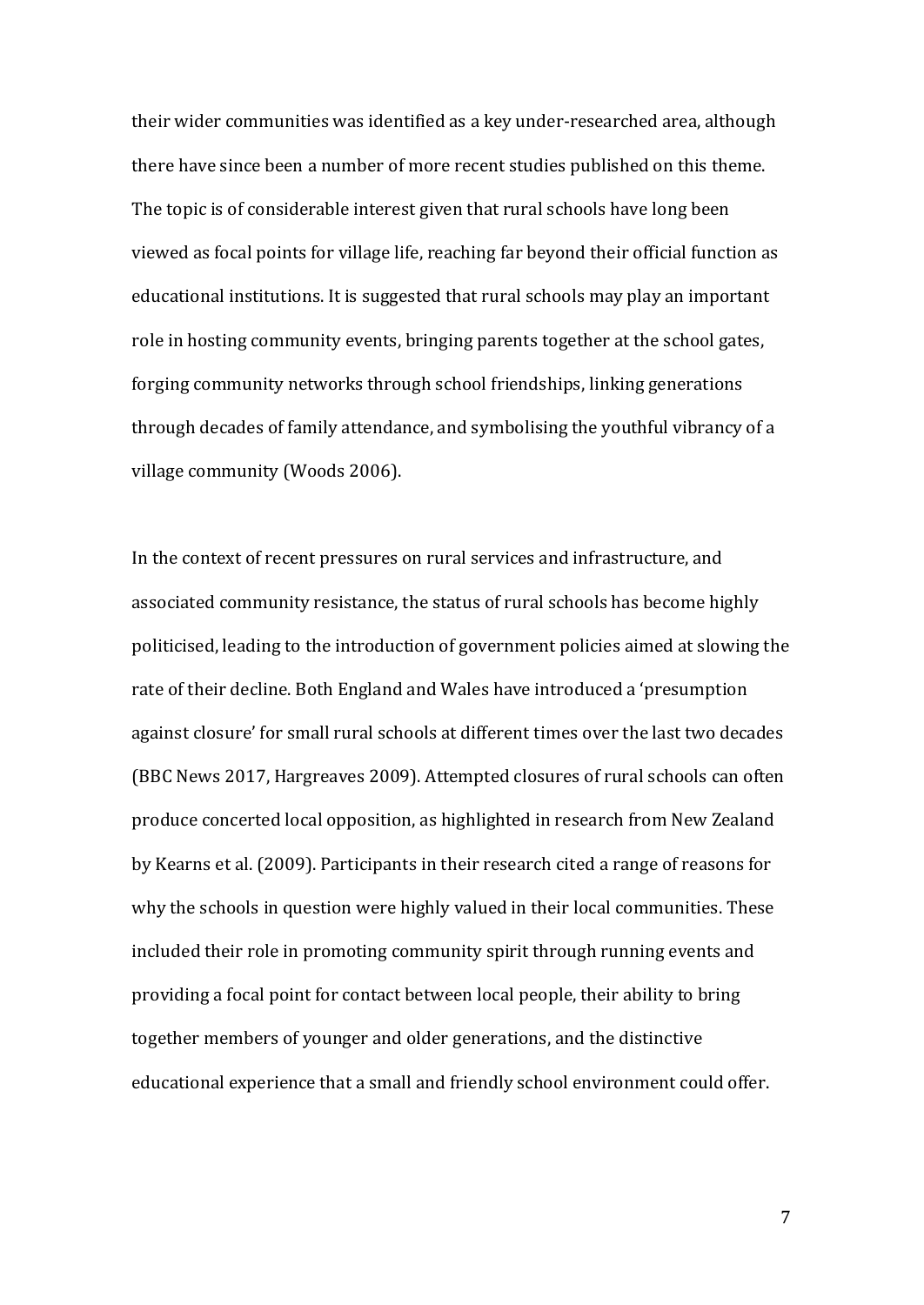However, the relationship between rural schools and their village communities depends on much more than physical presence. Bagley and Hillyard (2011, 2014) highlight how rural schools can differ in their approaches to community engagement based on their specific circumstances and policies. One of the schools they looked at was physically located at the centre of its village, had a reputation as high-performing and possessed newly built hall facilities, but was still unable to build a productive relationship with the surrounding community. This was due to a transitory school staff that had little knowledge or understanding of the village community, a school intake that drew predominantly from families that were new to the village and had no longstanding stake in the school or community, and policies that discouraged villagers from coming in to the school and using its facilities. In contrast, another school the authors examined was located on the outskirts of its village in a new building but was much more successful in developing positive relations with the surrounding community due to its cultural and symbolic importance. The school maintained a welcoming environment with an 'open door' policy and the majority of its pupils came from families living in the village, most of whom had longstanding connections to the community. As such, despite its more peripheral physical location, the school benefitted from a much stronger and sustained relationship between well-established staff and families in the village, all of whom had a strong stake in the success of the school.

#### **Faith Schools, Religion and the Countryside**

The studies reviewed above focus on rural schools in general, rather than faith schools in particular, and religious character is not usually identified as an issue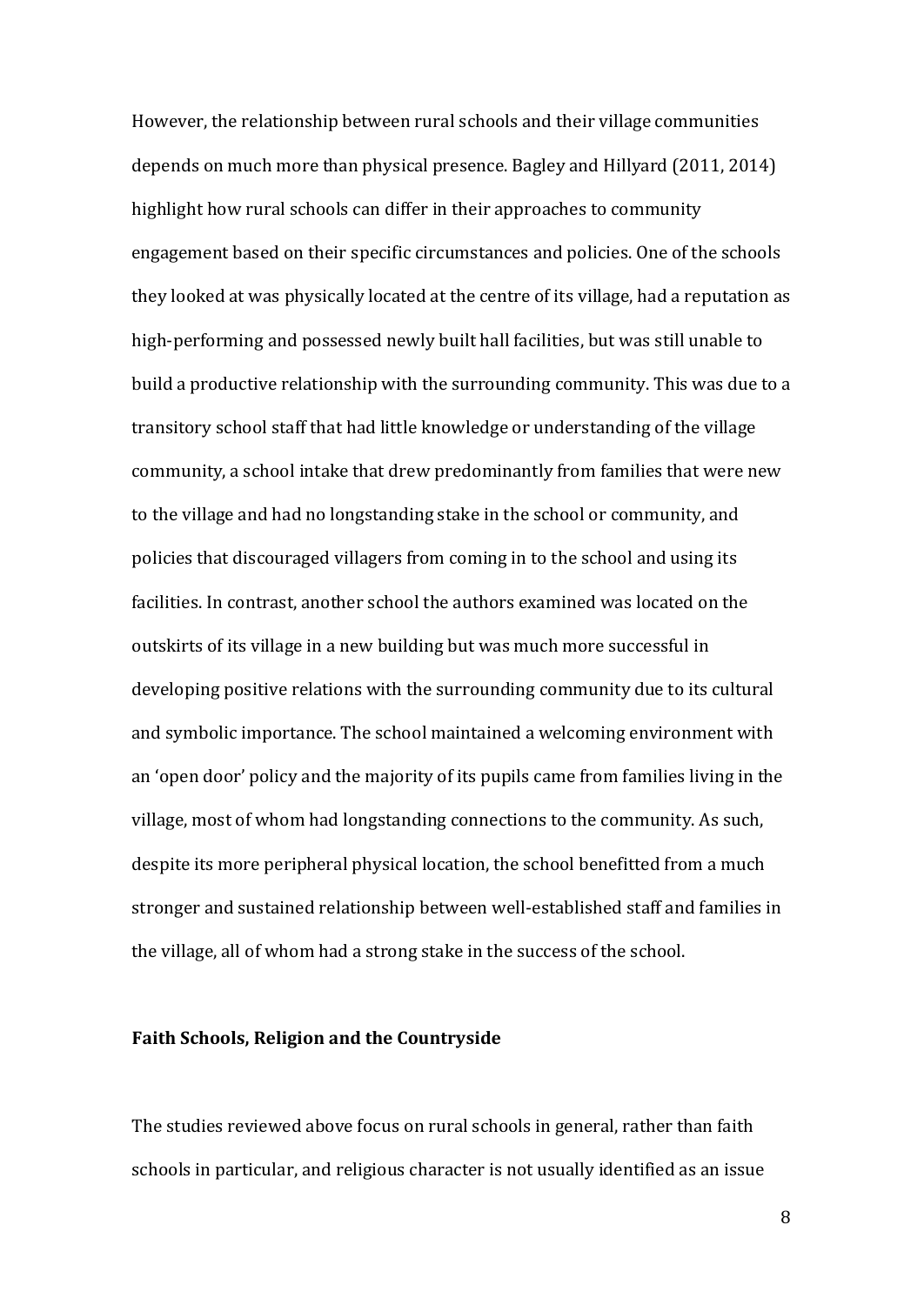for investigation. Yet, research in urban contexts has shown that faith schools have the potential to play distinctive roles in their local communities (e.g. Breen 2009, Hemming 2015). In addition to developing an ethos that actively promotes Christian values, all Anglican schools in England and Wales are expected to participate in the wider community and contribute to the 'common good' (Church in Wales 2017, Church of England 2017). Moreover, rural faith schools often find themselves in rather different circumstances to some of their urban counterparts, if they are the only school present in their local village or they are experiencing falling pupil numbers. Schools may need to strike a difficult balance between promoting a religious ethos and catering for a diverse pupil intake, in the context of changing village demographics and limited parental choice (Burgess et al. 2011). This might mean adopting an admissions policy<sup>4</sup> that makes the school more accessible to all families from the village community, as well as those wishing to commute in from further afield.

The unique position of rural faith schools owes much to the historical role of the churches5 in the development of mass education in England and Wales throughout the 18th and 19th centuries (Bartlett and Burton 2016). Most Anglican schools were originally set up in partnership with their parish churches in order to provide education to all children of the local parish. As such, they had a very different founding mission to those faith schools later established to provide for particular minority faith communities, such as Roman Catholic and Islamic schools (Flint 2007). Church schools in England and Wales have always been quite similar in terms of their organising principles, reflecting the close links between the two education systems prior to Welsh devolution in 1999. However, there are some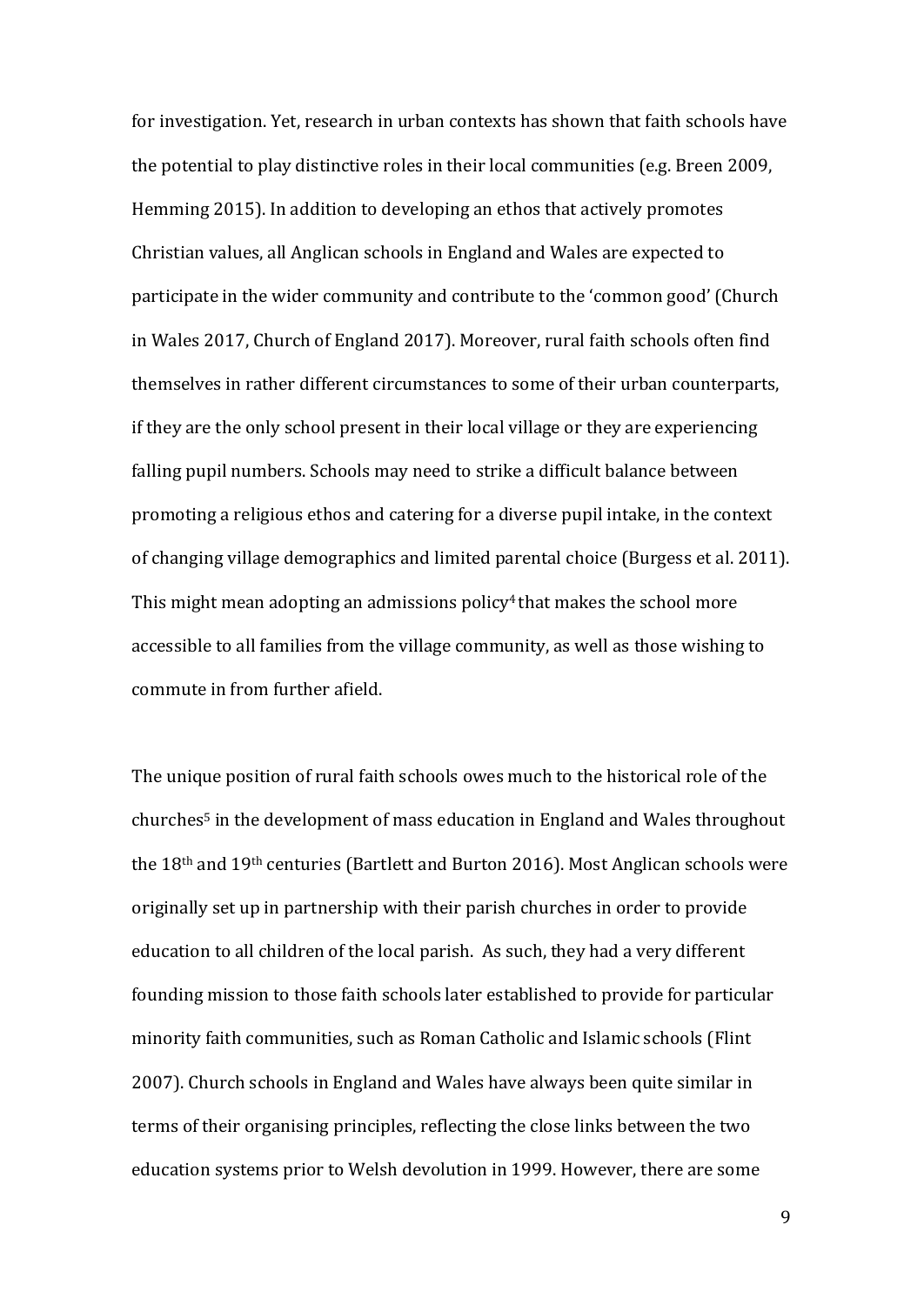contextual differences to note, including the contrasting status of the Church of England and the Church in Wales<sup>6</sup>, the existence of Welsh-medium schools as a key component of the educational landscape in Wales<sup>7</sup>, and the relatively recent introduction of faith-based Academies and Free Schools in England8.

The presence of faith schools in the countryside is reflective of the longstanding association between religion and rural spaces, with parish churches featuring significantly in images of the 'rural idyll' and typically characterised as the physical centrepiece of rural villages (Walker 2002). Christianity and church attendance were historically viewed as a quintessential part of traditional village life (e.g. see Rapport 1993), with the parish priest playing an important role in supporting the community and promoting social cohesion (Bowden 1994, Davies et al. 1991). However, in recent decades, religion in the countryside has experienced a change in fortunes, with a steep decline in rural church attendance, the closure of church buildings and the merging of parishes (Jones & Heley 2016). The churches now compete with alternative manifestations of spirituality and the sacred, many of which find expression through rural landscapes and environments (e.g. Heelas and Woodhead 2003, Holloway 2003).

Despite the above developments, religion continues to provide a resource for contemporary rural communities. Churches and chapels reportedly serve multiple functions such as hosting organisations, charity events, concerts and cultural activities (Cooper 2004) and the closure of church buildings can provoke significant community resistance (e.g. see Jones & Heley 2016). In the context of the various challenges facing rural communities, such as reductions in services and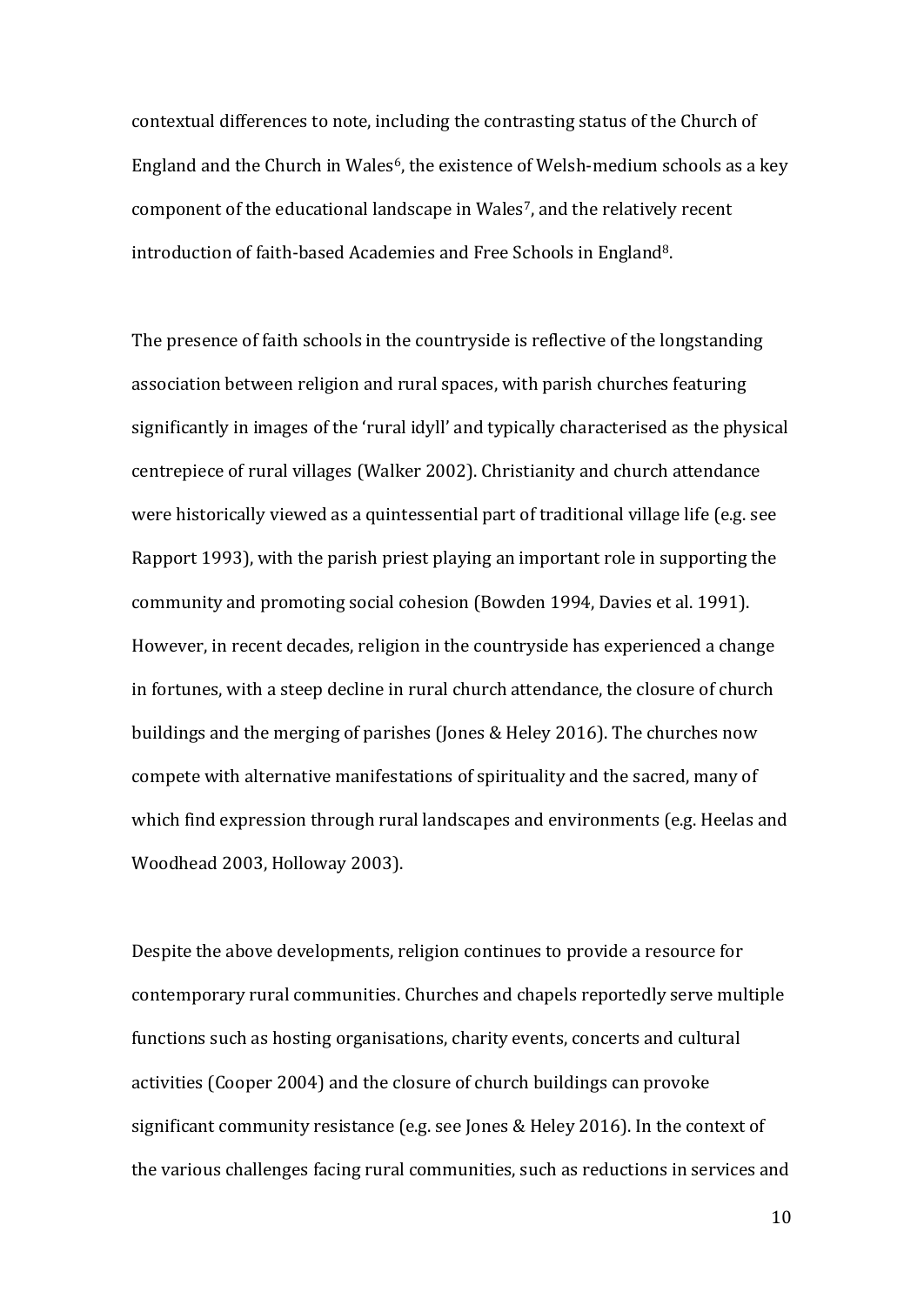changing demographics, religion may have the potential to make an important contribution to social cohesion and the development of social capital, but this issue has so far been underexplored in the literature. What role do rural church schools play in this emerging religious landscape? How do they impact upon social cohesion and community relations in rural contexts? What implications does this have for wider understandings of rural religion?

# **Two Villages and Two Schools**

'Woodington' <sup>9</sup> is a medium sized village with a population of around 1200 people. It is located in a rural area of western England, around eight miles away from the nearest urban settlement. Features of the village include a historical monument, two community centres (hosting a range of services, groups and events), Anglican church, congregational chapel, doctor's surgery, pub, hotel and youth hostel. The socio-economic profile of the village is predominantly white, but varies according to age and income, with younger families more likely to fall into the higher income group. The school in Woodington is a Church of England Voluntary Aided10 primary and has served the village for over 140 years, going through a number of structural changes during this time. The school could be described as 'small' with fewer than 150 pupils on roll, divided into five classes, and has been identified as high-performing, achieving an 'outstanding' grade in its last Ofsted inspection<sup>11</sup>. As a voluntary aided school, the governors have chosen not to include religion on the school's admissions criteria. The school's pupil intake consists of local residents mainly from higher socio-economic groups (around 65%) and a proportion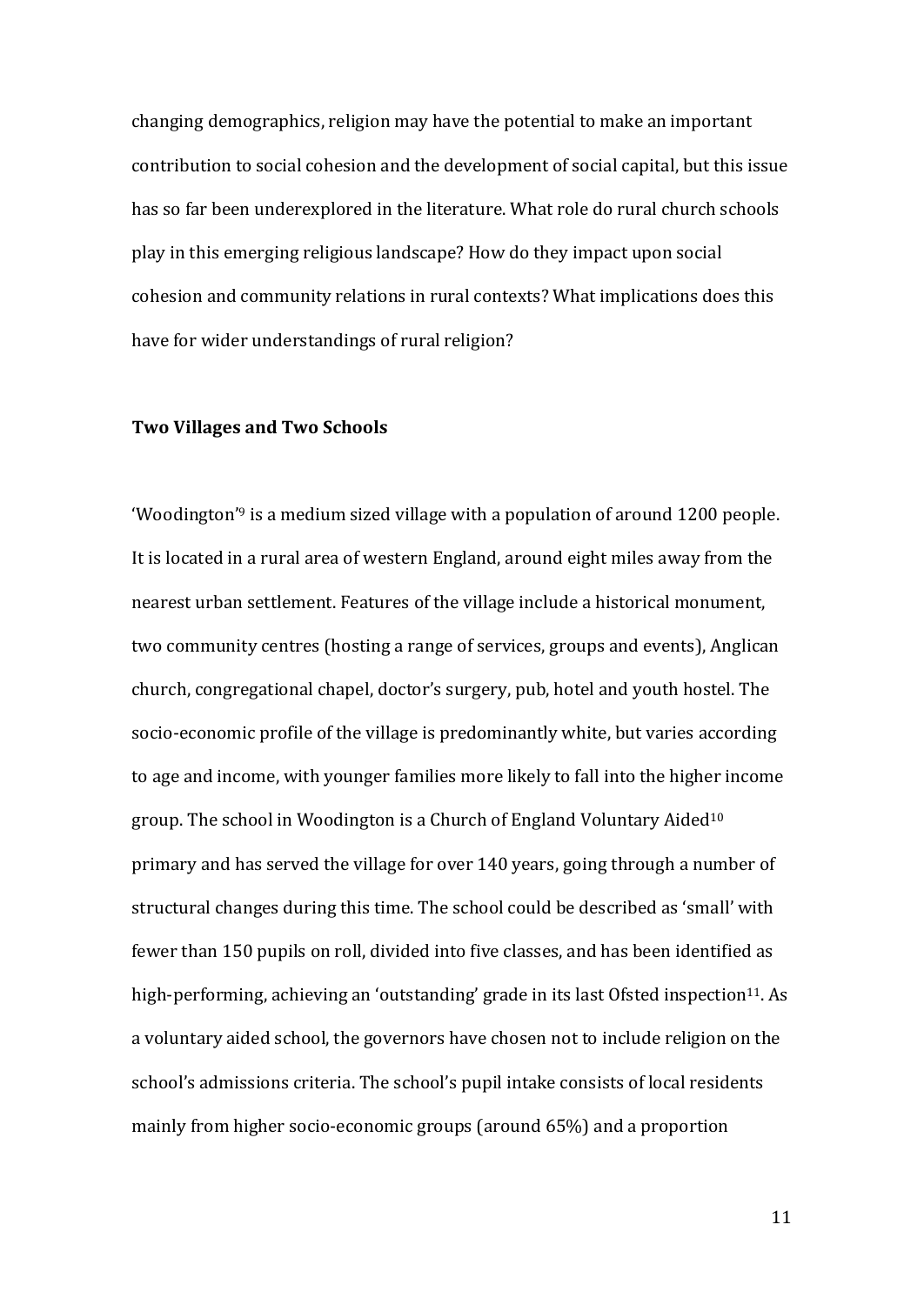commuting from villages and towns more than two miles away with a more mixed social class composition (around 35%).

'Fringefield' is a small village with a population of around 400 people. It is located in a rural area of southern Wales, around two miles from the edge of a large urban area. The village is split in two by the presence of a main road that connects Fringefield and other villages with the nearby urban area, making it attractive to commuters. Features of the village include two churches and a church hall (hosting a number of clubs and events), but otherwise it is mainly in residential use. The socio-economic profile of the village is mostly white and middle-class, consisting of older working professionals and retired people with a handful of younger families. The school in Fringefield is a Church in Wales Voluntary Controlled<sup>12</sup> primary and has served the village for around 160 years. It consists of two buildings – the old village school and a second more modern building housing the majority of the school's facilities. Fringefield school could also be described as 'small' with fewer than 150 pupils on roll, divided into four classes. It has been identified as highperforming, achieving a 'good' in its last Estyn inspection<sup>13</sup>. The school does not include religion on its admissions criteria, in accordance with the local education authority's policies. The majority of the pupil intake (around 80%) commute in from a working-class suburb of the nearby urban area by car or school minibus, although a small number come from more affluent families from the surrounding village (around 20%).

The two villages described above provided useful comparative case studies for a research study that aimed to investigate the role that rural Anglican schools play in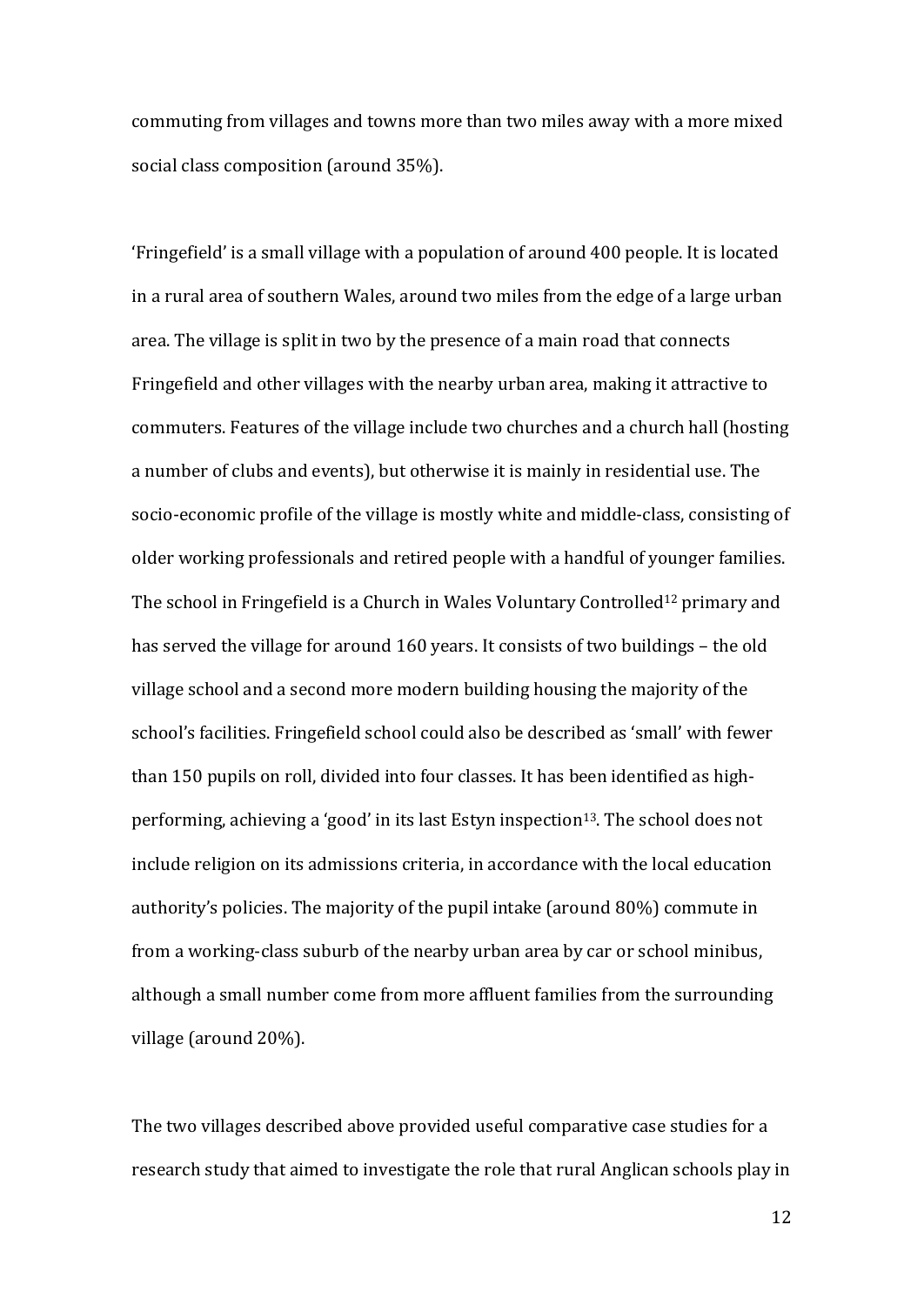their local communities. Fieldwork took place during the autumn term of 2014, for approximately 12 weeks in each school and village community, for at least one day a week. The project employed a range of qualitative methods, including participant observation, semi-structured interviews with senior staff members (2 for each school) and local villagers (4-5 for each school), focus groups with parents (with 3- 5 members for each school), and paired interviews with pupils conducted away from the classroom  $(23-24$  for each school $)$ <sup>14</sup>. Children also took part in mapping and collaging activities, although data from these methods is reported elsewhere (Hemming 2017, Hemming and Roberts 2017).

In both schools, the focus of the research was with pupils from Years 5 and 6 (aged 9-11). The pupil sample was predominantly white in both schools, with a mix of mostly Christian and non-religious affiliations. All interview and focus group data were digitally recorded, transcribed and analysed thematically using Nvivo software. Quotations from participants are identified with pseudonyms, role, selfidentified religion and other relevant markers. Procedures were put in place to ensure informed consent from all participants for data collection, including children, in line with the requirements of the university ethics committee. The above methods were also supplemented by a qualitative documentary analysis of SIAMS or Gwella reports<sup>15</sup> for other Anglican schools in the surrounding district or local education authority, encompassing approximately 20 schools in both cases, many of which shared similar rural characteristics to the case-study schools.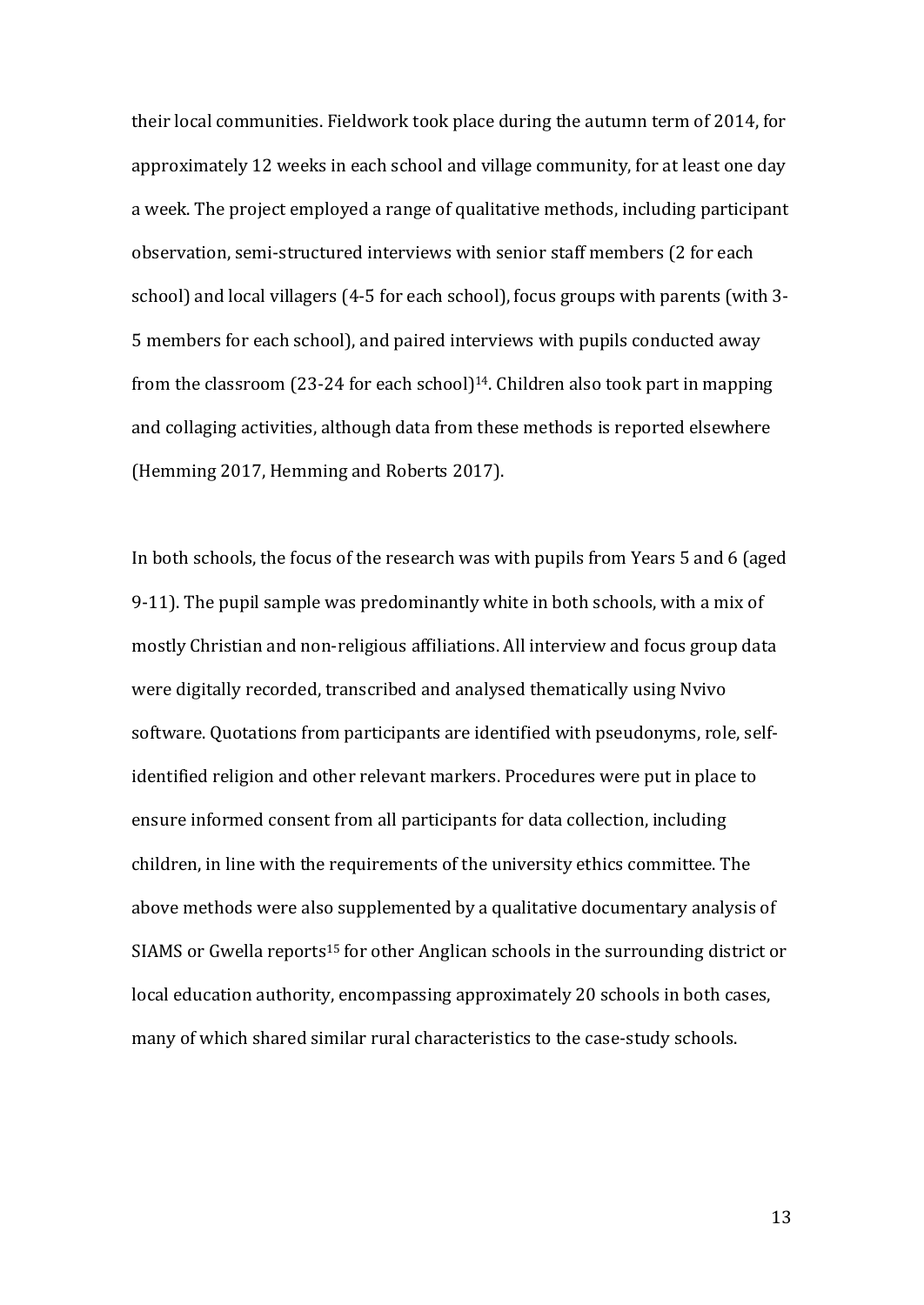#### **School-Community Engagement in Woodington**

Community life in Woodington took place against a backdrop of challenges facing the village. Like in many contemporary rural settlements, village residents had experienced a decline in the availability of local amenities such as shops and pubs, many of which had recently closed down. There were also some concerns about the lack of facilities for young people. It was felt that increasing levels of property speculating could result in a weaker sense of community in Woodington due to rising house prices and a more transient population.

*When I first came here there was a lot more in the village than there is now. There were shops and there were a couple of pubs and, you know, there were meeting places really. Gradually over the years that's gone - you know, dwindled to – to just the one pub now, and there are very few places, you know, that the community – you would call community meeting places really.*  (Anne, Deputy Head, Female, Roman Catholic)

JOHNNY (Pupil, Male, Age 10, No Religion): *There's not much shops and stuff.* PICASSO: (Pupil, Male, Age 10, No Religion): *Yeah, we definitely need like a shop.*

Despite the above challenges, there was nevertheless a strong sense of community life in the village. Participants identified a wide range of clubs and events such as yoga and salsa classes, coffee mornings, craft fairs, concerts and seasonal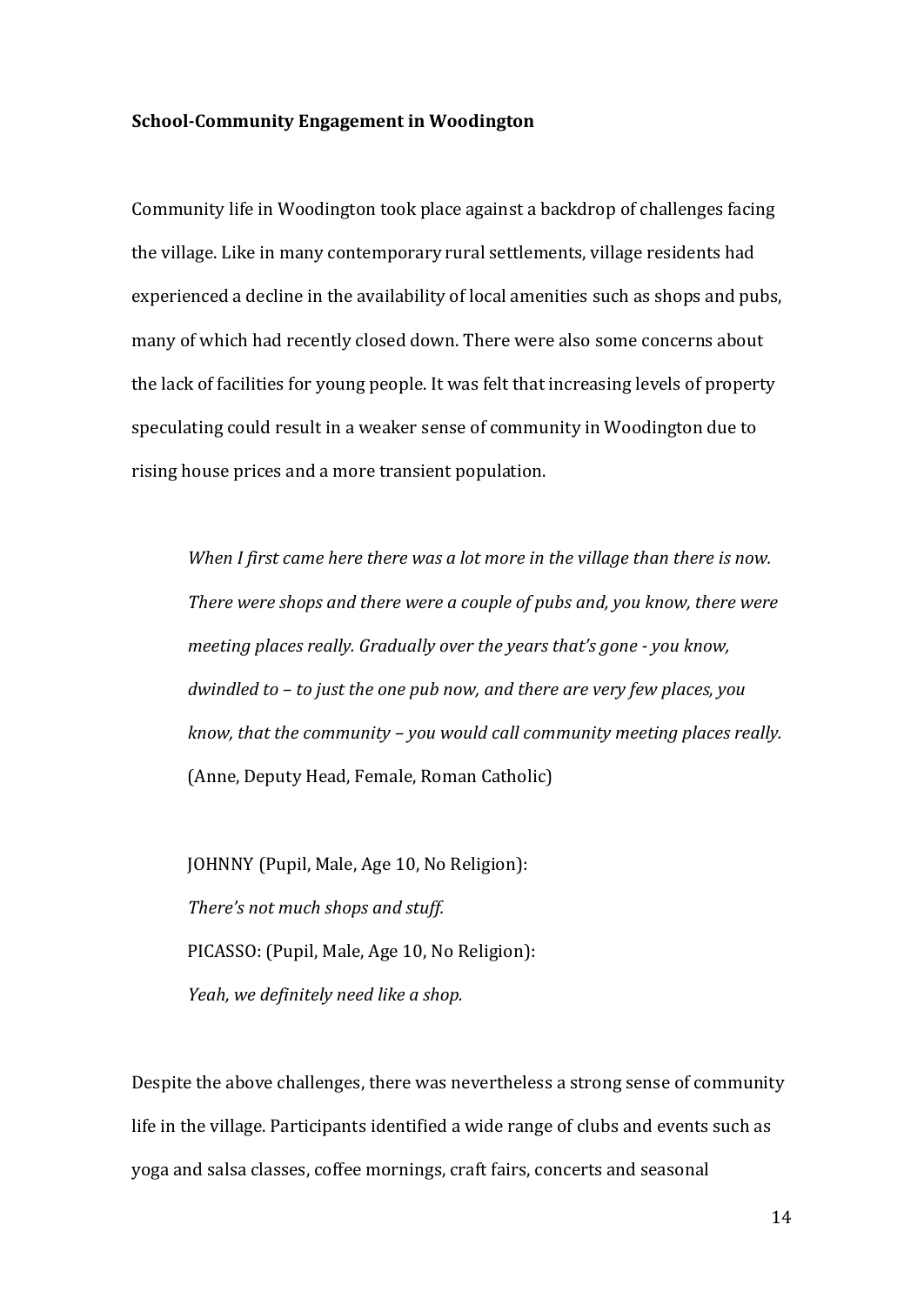festivities. Many of these were run in the two community centres - the pavilion and the assembly rooms. The success of these activities had been further facilitated by a recent collective effort to refurbish the assembly rooms. The historical monument, the annual carnival and the traditional Whitsun 'bread and cheese throwing festival' were described as important for the identity of the village and bringing the community together. The chapel and the church also provided hubs for the community.

*There's the assembly rooms which is a social centre which has lots of events on. We got a garden society. […] There are quite a lot of societies really. And – and the main social event is the carnival once a year, which is in June […]. But there are quite a lot of social events, fundraising events, to keep the assembly rooms going. And we've also got the pavilion. So there are lots of things going on […] There's a small community who regularly worship [at the church]. […] It's still regarded by the community as a place that they go to for a funeral, for a wedding, things like that.* (Matthew, Villager, Male, Anglican)

Because many of the children at Woodington school lived in the village or in surrounding villages, some were already involved in community events through their families. Pupils mentioned numerous activities they were engaged with outside of the school premises. These included helping at community clubs, participating in carnival activities and village fundraisers, and visiting the historical monument for sports activities.

MILLIE (Pupil, Female, Age 10, No Religion):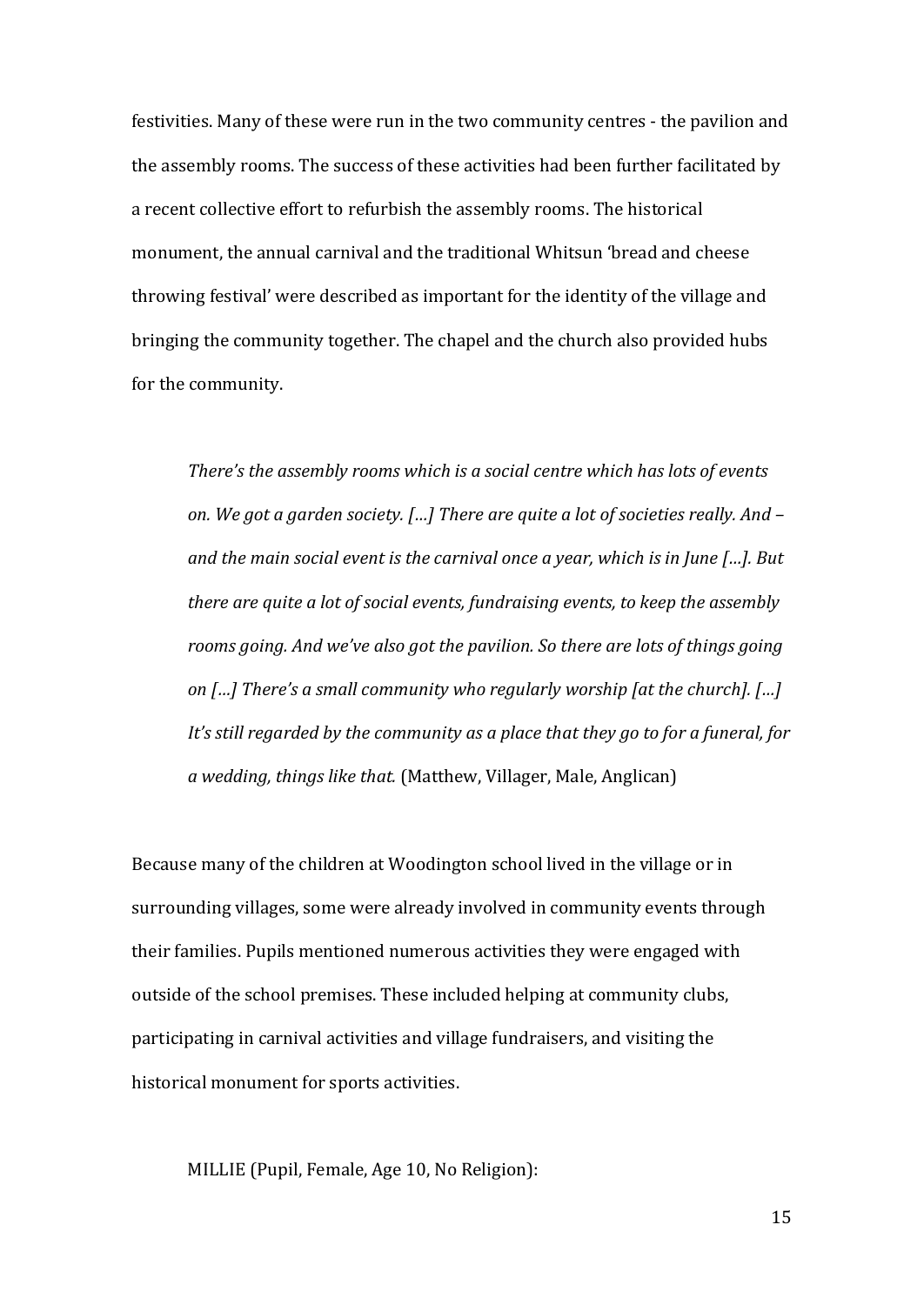*There was bread and cheese throwing.*

LAUREN (Pupil, Female, Age 10, No Religion): *I did that. I've been – cos we're on the committee – my Mum is – I do everything down there that's done to the Pavilion. […] I've done discos, Christmas meals, New Year's Eve, carnivals down there.*

The school also took a proactive approach to engaging with the local community, mainly by contributing to existing events in the village and hence the bonding of social capital. This included supporting the annual carnival and other charity events, as well as making use of village attractions such as the historical monument. Participants reported that there were strong formal links with the local Anglican church. Festivals such as Harvest, Christingle, Easter and leavers' service would take place there. Children would attend the church with their teachers and parents, and members of the community were invited along to join in with the services.

*There are other ways of linking with the community. We take part in the summer fayre, carnival, and this often means that more families come to the event.* (Tom, Head Teacher, Male, Anglican)

*There's always been very close ties with the village church. […] In a sense they're a little bit synergistic because the – you know – the people from the church get involved with the school to help, and people in the school will hold, you know, the Easter service, the Christmas service, all those kind of things at the church.* (Gareth, Villager, Male, Christian)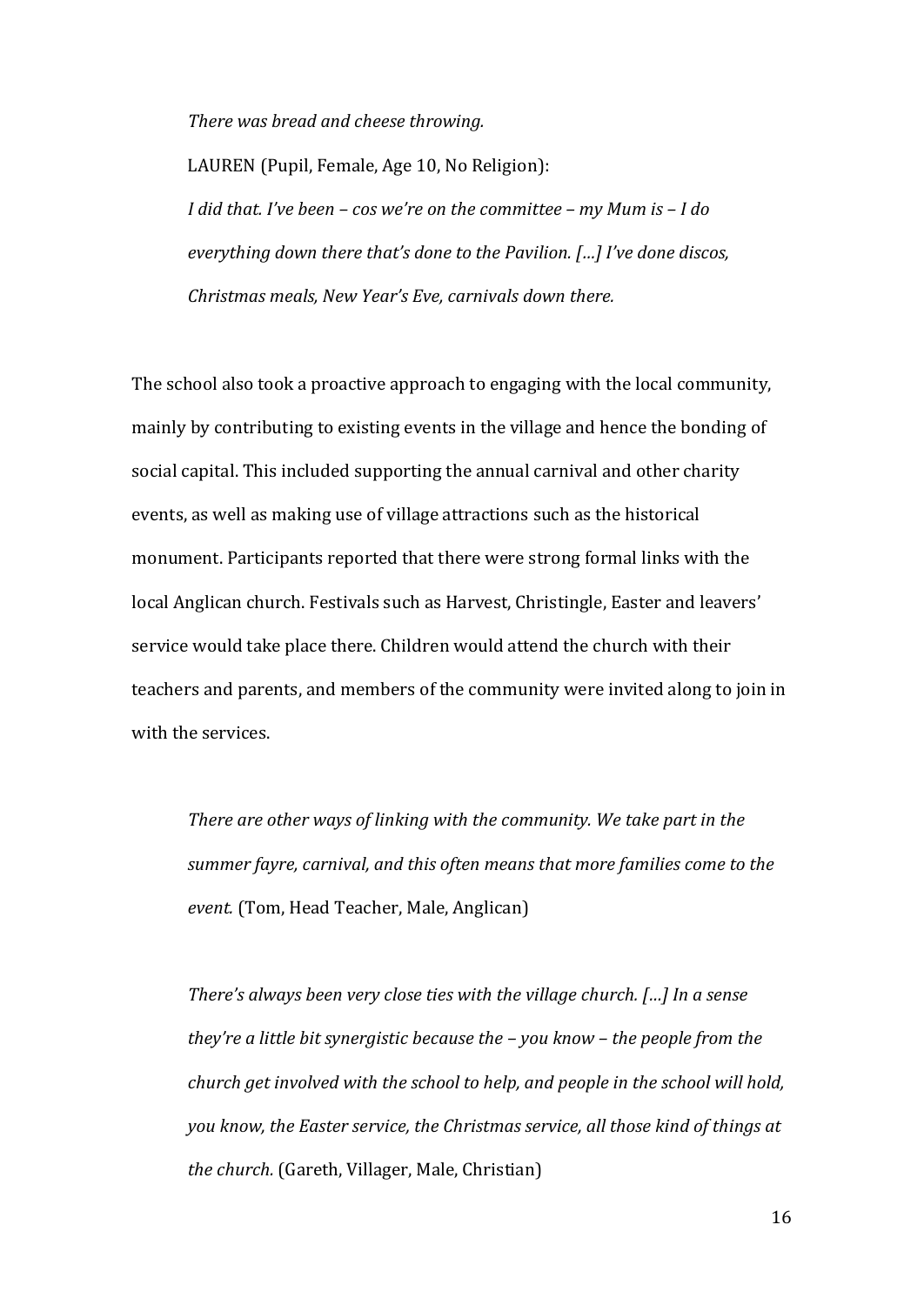Staff members felt there was less need to use the school grounds for village events as there were already a number of existing community hubs that enabled school participation in community life. However, school facilities could be hired out for private events or classes and the parish council had previously utilised the hall for meetings. There were also examples of villagers that came into school in order to hear children read.

*There've been times when the school has been used by the community. It was used by the parish council for a meeting place for quite a long time when they didn't have anywhere big enough and - you know. It's used in the evenings, sometimes people will hire it out. There's a lady who does – was doing this set of Zumba classes and she came and used the school for a while.* (Anne, Deputy Head, Female, Roman Catholic)

Despite the positive contribution that the school made to the bonding of social capital in the community, there were nevertheless a few concerns about its impact on traffic, parking and the character of the village. As a consequence of the school's popularity, around 35% of its pupils were commuting in from at least two miles away. The resultant influx of traffic was sparking some irritation with village residents due to the disruption caused by parking and congestion, particularly at the beginning and end of the school day. There was also some concern that those families moving in to the village in order to gain access to the school might prove to be less involved in the community than longstanding residents.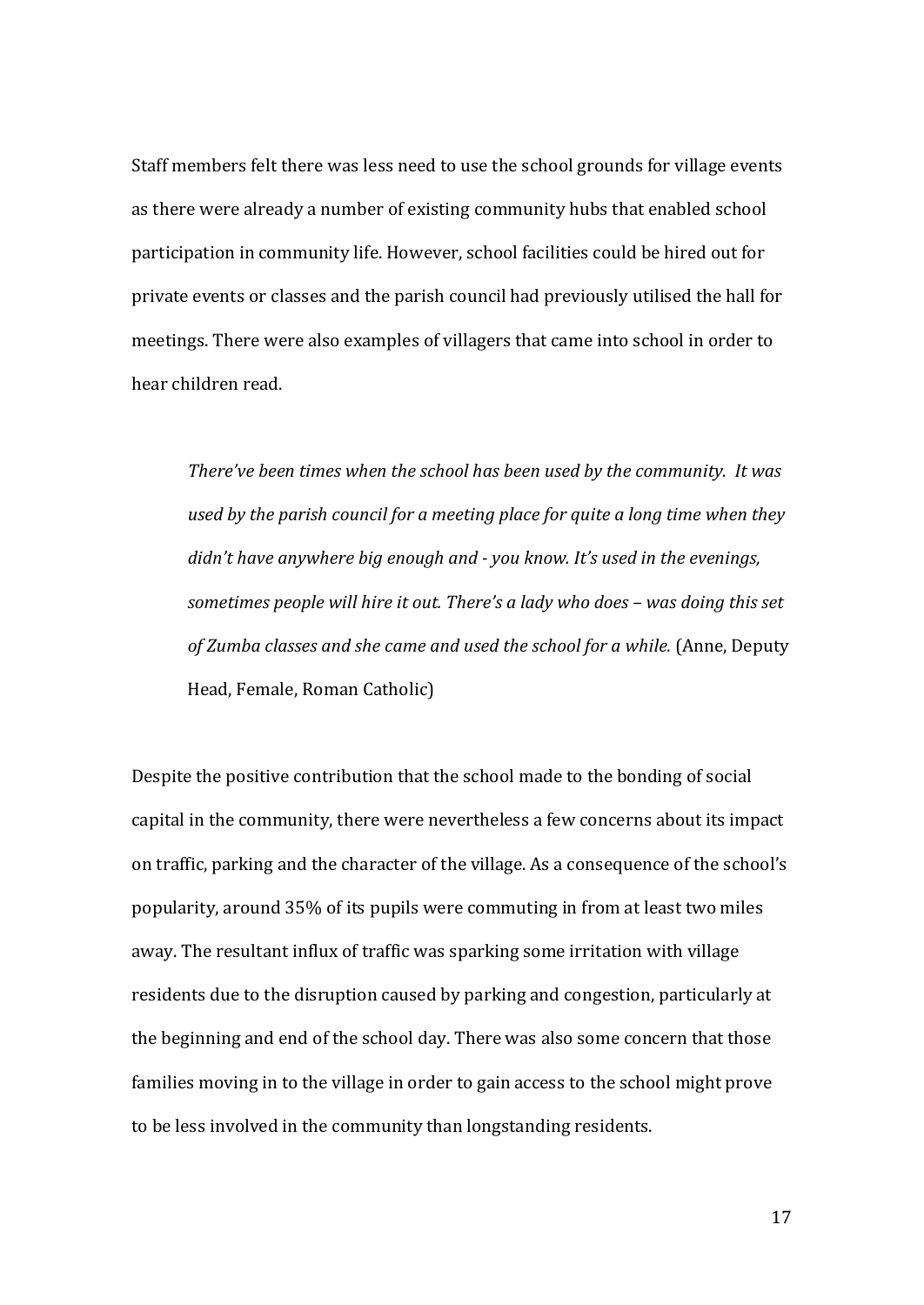*People who drive from another village into the school - I don't know if you've seen the parking issues that we've got outside school - I think that causes some problems within the community.* (Patricia, Parent, Female, Anglican)

While village life in Woodington was relatively healthy in terms of community events, there nevertheless existed a certain degree of tension amongst village residents. According to interviewees, there were social divisions present based on home location, social class, age and length of time living in the village. Different groups tended to cluster around different community buildings, with the assembly rooms perceived as more middle-class than the pavilion. Another divide existed between the Anglican parish church, which was associated with middle-class newcomers, and the congregational chapel, which catered for the older, more established members of the village with more working-class backgrounds<sup>16</sup>. Historically, there had been some disagreements between the two congregations, especially before the current vicar and minister had arrived.

### LINDSAY (Parent, Female, Anglican):

*Well there's this side of the crossroads and there's that side of the crossroads. There's a chapel and a church. There's one village hall and another village hall.*

PATRICIA (Parent, Female, Anglican): *There are divisions I would say – divisions within.*

*You do get that kind of fragmentation whereby there's a slight perception that perhaps the chapel is for villagers and the – the parish church is for*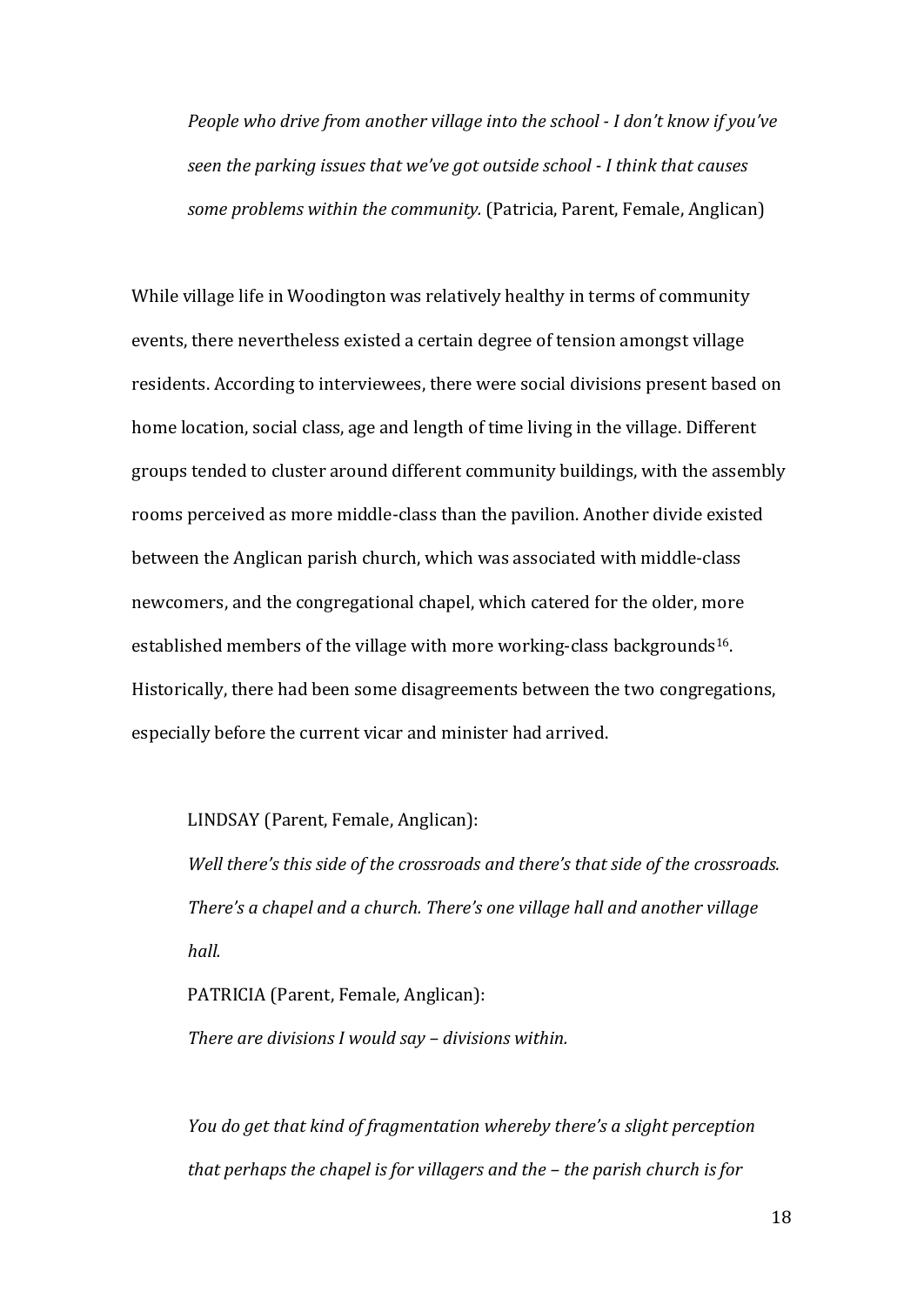*incomers. […] And probably a kind of – a class social division as well that this would be – parish church more middle-class and the chapel more workingclass, perhaps.* (Simon, Chapel Minister, Male, Christian)

One of the ways that the school had the opportunity to help overcome some of these divides was through its admissions policy. The governors had decided to continue prioritising local village membership rather than adherence to the Christian faith, enabling it to cater for a variety of pupils, including those from different segments of the community, and those from families with no religion.

*Because our trustees says it's for the – to educate the children of the village, we felt we couldn't say priority is given to people because of [their faith].*  (Matthew, Villager, Male, Anglican)

Another way the school helped to bridge social capital was through the mere presence of children and the vibrancy that this was said to bring to the village. Participants reported that that the sound of schools bells and children playing nearby was particularly appreciated amongst many elderly residents. The popularity of the school helped to ensure a mixed demographic profile in an otherwise ageing community, including through its ability to attract new families to Woodington in order to gain access to the school. As such, it was felt that the school helped to promote positive intergenerational relations in the village.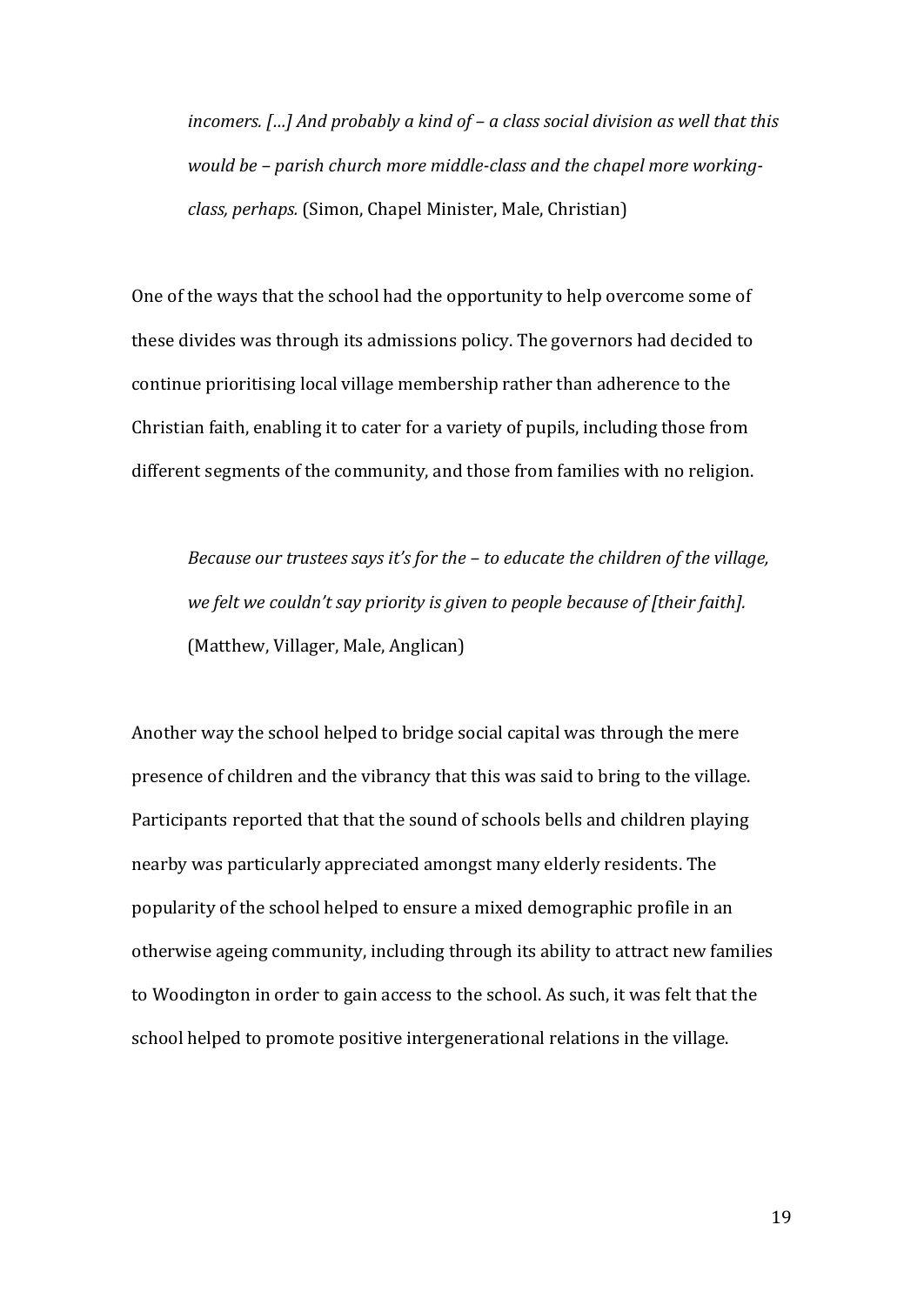*This is the sort of community where grandparents often don't live that far away, and will come up and collect children and be – and be part of it.* (Charlie, Male, Vicar, Christian)

A few of the interviewees believed that the church benefitted from the school holding services and events there, through increasing the number of church attendees. Participants noted that their associated congregations were overwhelmingly elderly and so the additional presence of children and parents could foster good relations between the old and the young. The head teacher felt that the school's involvement in wider village events could have a similar effect in helping to facilitate inter-generational involvement.

*At the Easter service at – at the church there'll be a lot of parents in there, you know, with - for the service, who wouldn't normally be there. So – so I think it is – there's probably a big help there just in terms of fostering community across these different groups.* (Gareth, Villager, Male, Christian)

The school had also been developing a relationship with the congregational chapel, following the head teacher's appointment around the same time as a new minister at the chapel and a new vicar at the parish church. The chapel congregation had been permitted to use the school hall for a short time following a fire in their own building and this had led to a stronger relationship between the chapel, the school and the parish church, despite their previously fraught relationship. Members of the two congregations now co-organised events at the school, such as weekly 'Open the Book' assemblies where pupils acted out Bible stories (see Bible Society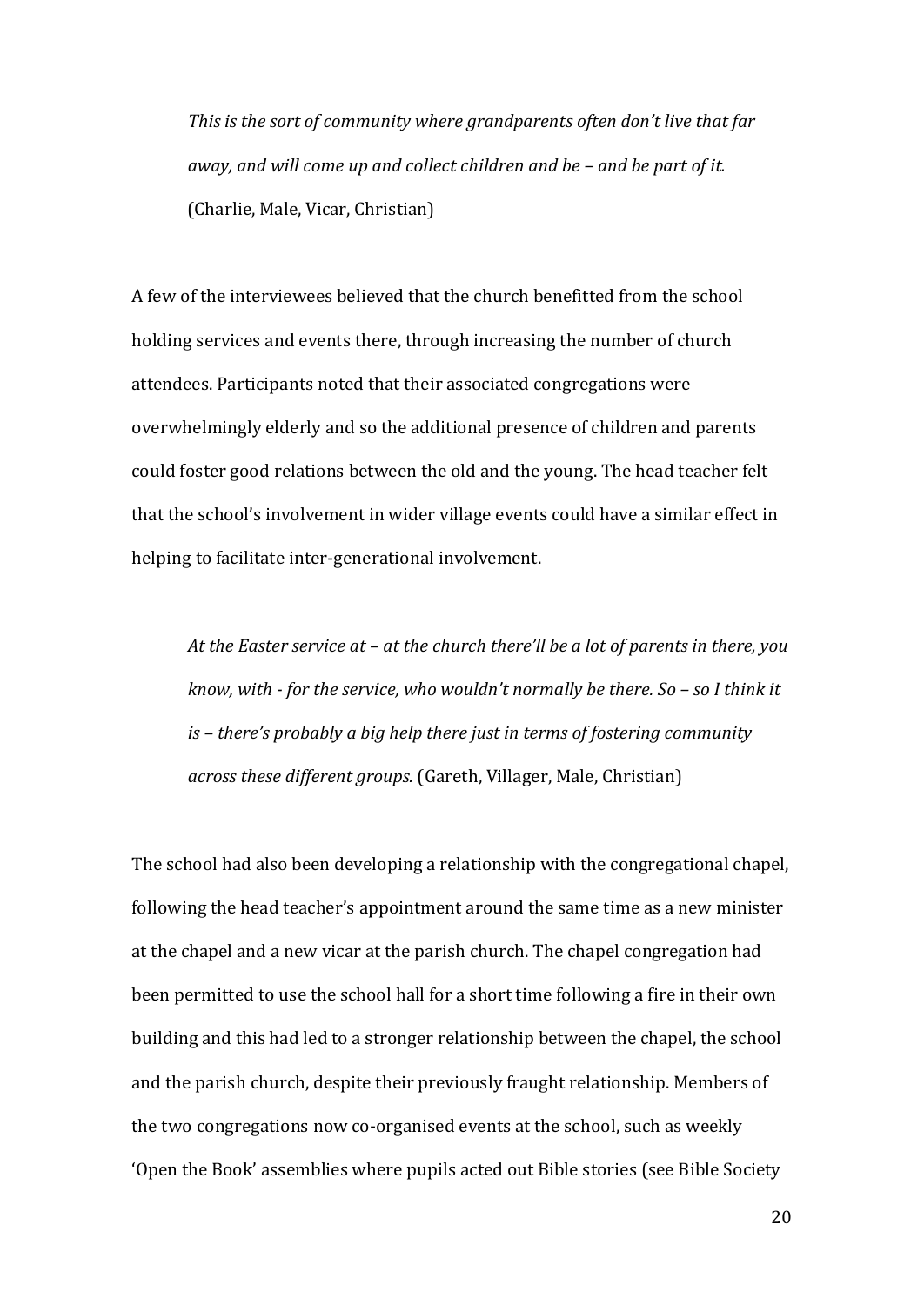2017), as well as occasional ecumenical services aimed at engaging with parents and villagers who did not usually attend church or chapel. These joint projects had improved relations between the two Christian communities, again illustrating the school's role in bridging social capital in the village.

*When I arrived at the school, there had been quite a lot of division between the church and the chapel, but a change in personnel at the church, chapel and the school gave the opportunity to start again with a clean sheet. […] There has now been a move towards joint worship taking place in the school hall. Basically it's seen as neutral territory for two communities that didn't used to get on very well.* (Tom, Head Teacher, Male, Anglican)

## **School-Community Engagement in Fringefield**

In Fringefield, there were again concerns expressed about the dwindling number of services available in the village. The churches, village hall and school were the only community buildings remaining, as all the shops and other amenities had closed but there were questions about the long-term viability of the village hall despite efforts to keep it open. There was a perception that the village character and identity had changed over time and was in danger of being lost. This was partly attributed to its small size and its location on a main road into the nearby urban area, encouraging a view of Fringefield as a commuter village.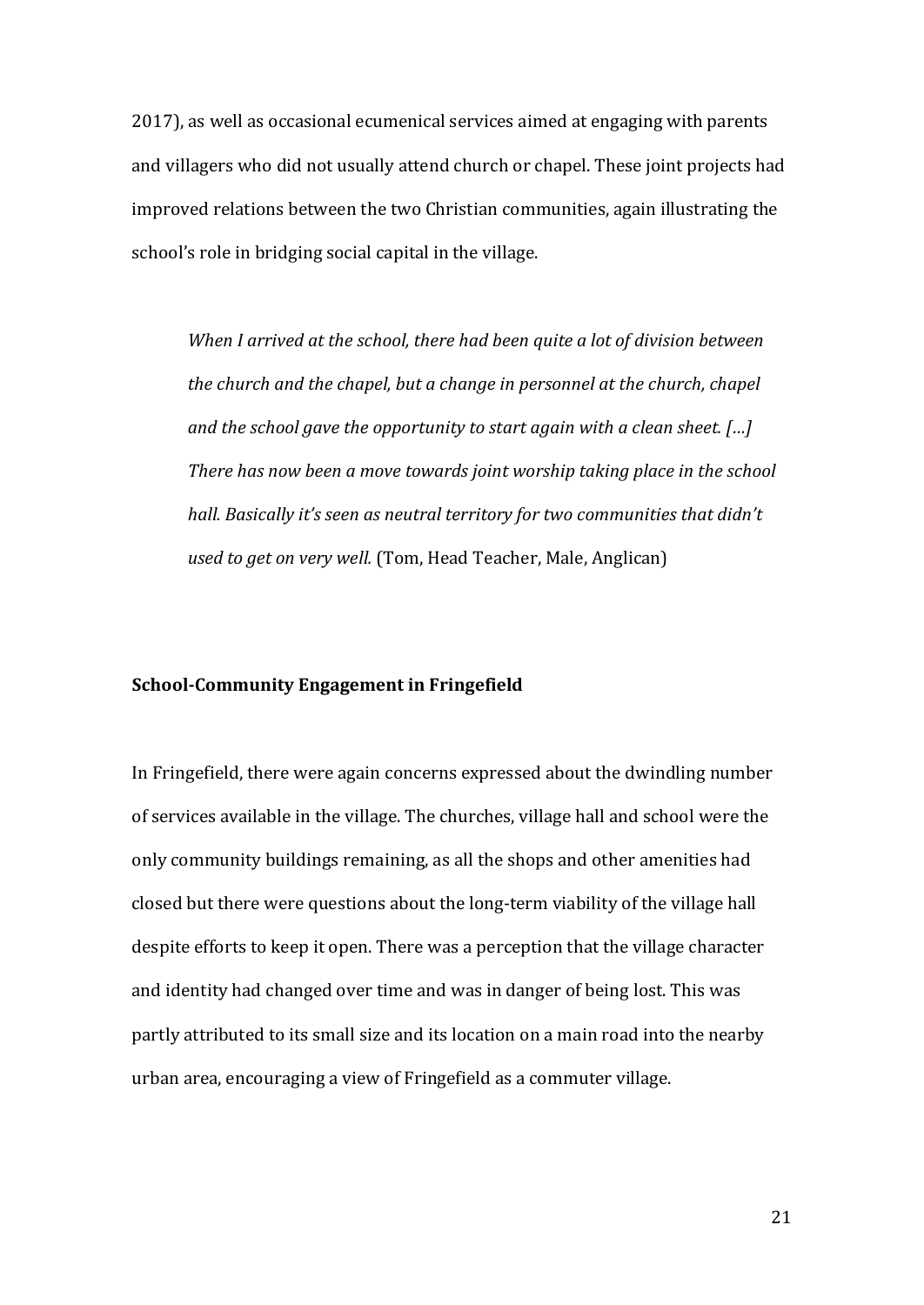*The village is quite unusual in that you've got – you've got the [main road] running through the middle of it. And years ago it was very much a village community. It's moved more – it's more of a commuter village now.* (Luke, Vicar, Male, Anglican)

Despite the above concerns, there were nevertheless a small number of activities or events taking place in the village. Fringefield's village hall provided a home for music events, a book club, a supper club, a ladies club and an investors club. Villagers also occasionally organised coach trips, in addition to events such as summer garden parties. However, attendance at these events had tended to dwindle over time. Many of the activities were associated with the parish church, such as Christmas and summer fairs and even an annual produce event. However, these had also suffered from a reduction in numbers and some had been discontinued as a consequence. The church played a traditional role in the village in terms of hosting weddings, funerals and christenings.

*We have a summer fair. Again that is concentrated with the church, and it's to raise money for the church. And that happens once a year. We also have events around Christmas time, which is like a Christmas Fair, or we have a community Christmas carol service.* (Sion, Villager, Male, Christian)

*They have a summer party for the villagers. There's a barbeque and a live band and stuff. […] There is a book club, and so there's quite a lot of ladies involved in the book club. And the men have an investors' club.* (Sophie, Villager, Female, Religion Not Given)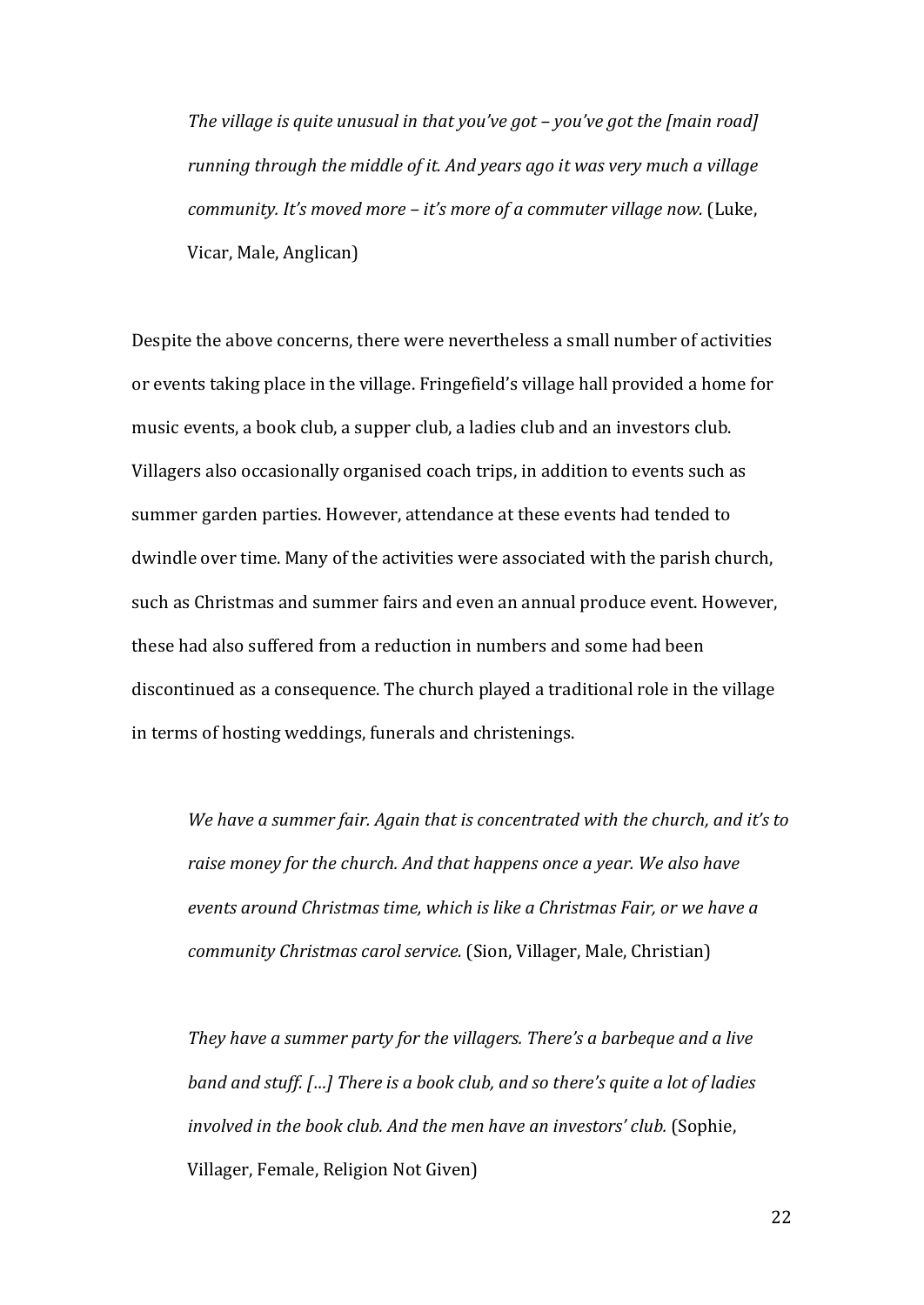The social dynamics of the village were heavily influenced by its demographic profile. As outlined earlier, residents of the village were mainly elderly and middleclass with only small pockets of less affluent people. The resultant high house prices could prevent younger families and those from lower income backgrounds from moving into the village. A proposed new housing development on the edge of the village had led to concerns from some residents about the perceived negative impact this might have on the social ethos of the village, although others were more optimistic that this could help to revitalise the community by drawing in younger families.

*The majority of people are either retired from well-paid jobs, or they're currently in well-paid jobs. […] Middle-class generally. And upwards. Some sort of landowning folk still around. […] People living in the village, they've got their gated properties […] and they're quite happy with […] their house prices as they are."* (Luke, Vicar, Male, Anglican)

In contrast to Woodington, the school in Fringefield was much less embedded in the surrounding village and hence had fewer opportunities to contribute to the bonding of social capital in the local community. The majority of the school's pupil intake now consisted of families commuting in from a working-class suburb of the nearby urban area, rather than residents of the village, as had been the case in the past. Most children at Fringefield school therefore had limited knowledge about, and participation in, village life. The engagement that they did have tended to be focused around activities connected to the school curriculum, such as geography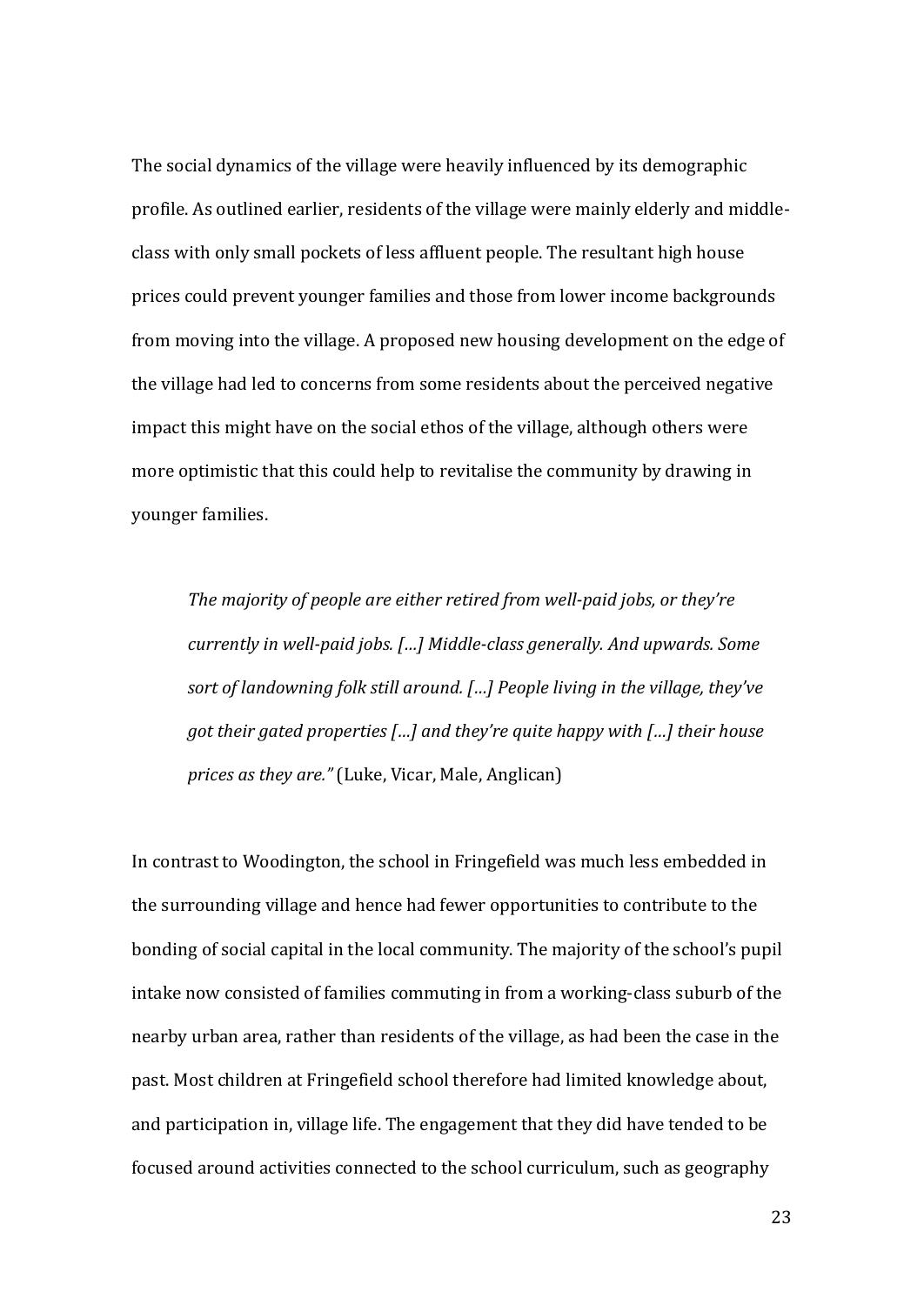surveys, or activities designed to build school-community links such as leafleting or collecting litter.

*The only time that we've ever really went to the villagers, or the people who live in the village, there's only some of us go on a ramble – some sort of tour.* (Eric, Pupil, Male, Age 10, Unsure of Religion)

*When it's coffee morning we go round posting letters, like, when we do something special to like people.* (Nicki, Pupil, Female, Age 10, Christian)

Despite this disconnect between the school and village communities, the school nevertheless made quite a lot of effort to engage with local residents. The main way it did this was through its formal association with the parish church. Participants frequently mentioned the links between the school and the church, which included monthly joint services at the church on Sundays and during events such as Remembrance Day, as well as weekly visits from the vicar to lead assemblies. The church was also able to facilitate some contact between the school and the wider community, given its central role in village life. This approach was considered reflective of shared values between the church and school and a joint mission to better engage with the village community.

*ZOE (Pupil, Female, Age 10, Christian): There was a church service I think every fortnight. And if we… AMELIA (Pupil, Female, Age 10, Christian): And - it's the first Sunday of every month.*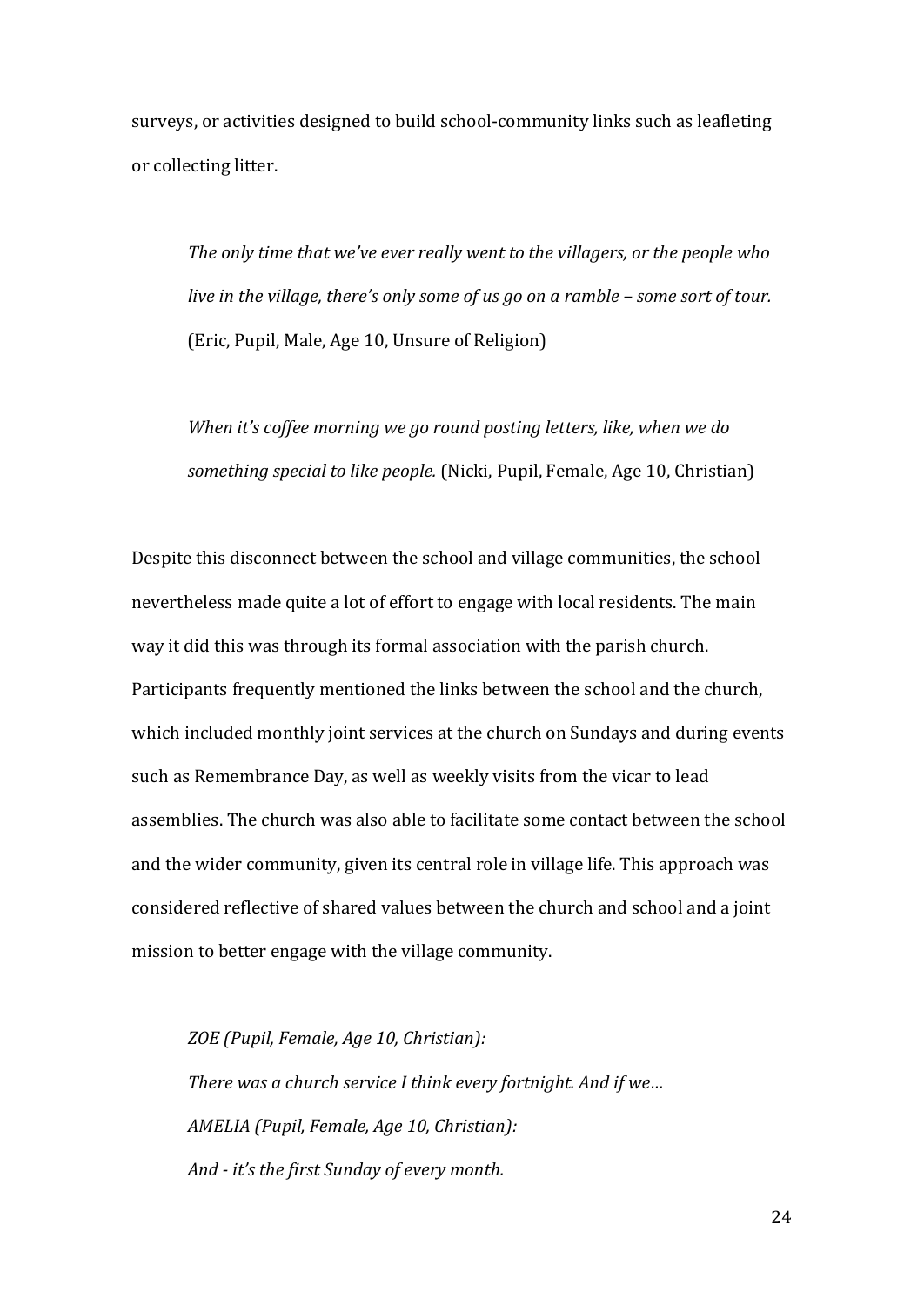*ZOE:* 

*The first Sunday of every month. And we go like [with school].*

*The church is looking at meeting community needs. The school is looking at becoming more community-orientated and more of a community school feel. And yeah I think we can work together on that really.* (Luke, Vicar, Male, Anglican)

The strong relationship between the church and school therefore acted as a springboard to organise joint events for the village. These included services at various times of the year, fundraising events for the school, charity coffee mornings, prayer events, seasonal fairs and music concerts, with many of these taking place in the school building. These events had the potential to bond social capital in a village that suffered somewhat from a lack of community life, as well as bridge social capital between members of the different school and village communities. Unfortunately, they were not always successful at attracting enough people. This was partly because villagers did not want to attend as they had little association with the school, and partly because parents would not want to commute to events outside of school time, as they did not live in the village.

*Well last year we did have a – we did do a joint Christmas Fair, with the school and the church as well and the community. […] But I think some of the other people from the community didn't think it went that particularly well, so they decided this year not to – not to do that with them. And I think they thought that – because people – people coming from outside the area fetch*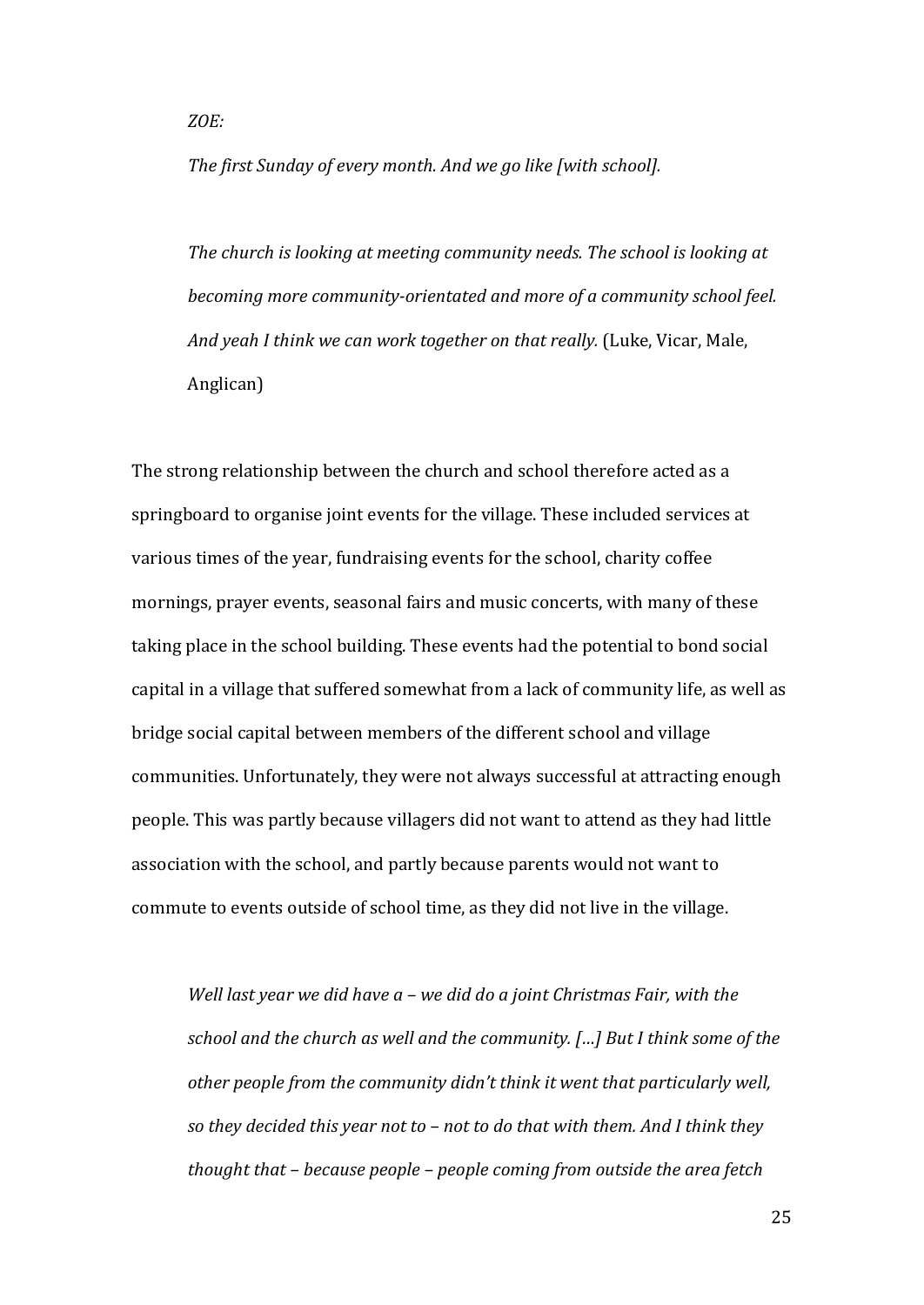*their children here, they drop them off and go home, they don't have a very good link with the community.* (Sion, Villager, Male, Christian)

There was certain amount of frustration and disappointment expressed that many local residents had not reciprocated the effort the school had made to improve relations between the two communities. Although the school was doing all it could to engage with the village, including going out into the streets to deliver leaflets to events and sing carols to the residents, there was a feeling that many of the villagers simply did not want contact with the school. This lack of engagement from many in the village was further exacerbated by the perceived need to support the under-used village hall rather than take advantage of the school hall. However, the school did benefit from a few helpers who came in from the village.

*We strive quite hard to try and get them in. So we have a Macmillan coffee morning for example on a Friday. We send invites out for our Christmas concert – when we do our dress rehearsal we invite the community to come in. But it's the same few who come. […] And we've done things like carol singing around the village and things. It's difficult 'cos you don't know if you're just irritating them more [laughs].* (Darren, Head Teacher, Male, Christian)

The limited success that the school experienced in its attempts to both bridge and bond social capital appeared to be rooted in wider social tensions that existed between the school and the village communities. Put simply, the middle-class residents of the village were unhappy that families from a working-class suburb of the nearby urban area were using their local school. As a consequence, middle-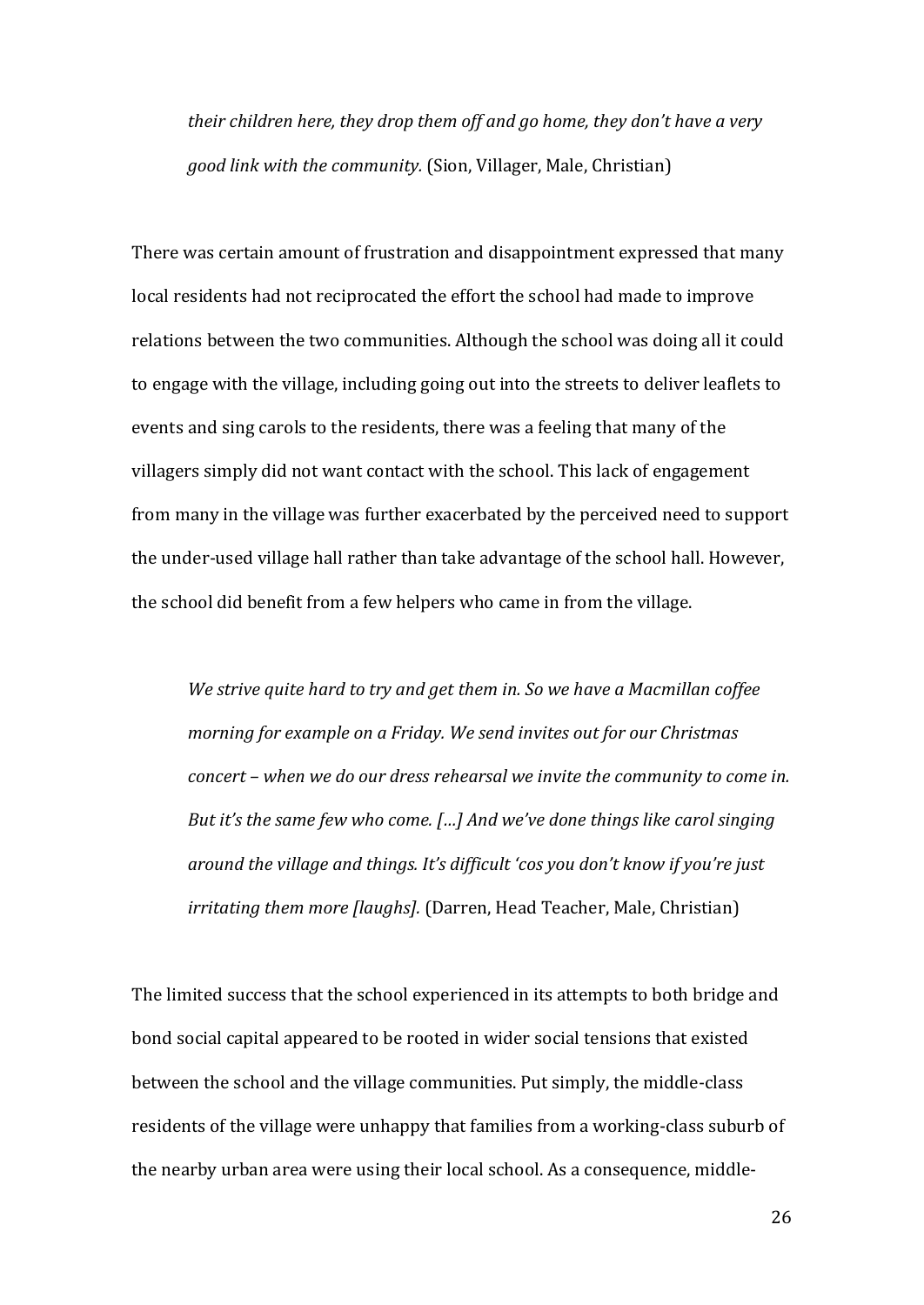class parents in Fringefield village often made the decision to avoid it and send their children to alternative institutions, such as independent and Welsh-medium schools. This further exacerbated the divisions between the two communities, resulting in a vicious cycle and hindering the school's attempts to make a positive contribution to village life.

*There is also snob factor that we're forgetting […] They know [suburb name] families come to this school and some of them are snobs and they don't like their kids mixing with [suburb name] kids.* (Tracy, Parent, Female, Religion Not Given).

The above tensions were reflected most vividly in attitudes to traffic and parking problems caused by the large number of families commuting in to the school. In contrast to Woodington, this involved a much larger proportion of the school's intake and was occurring in a context where there was less good will present towards the school from the village community. At times, feelings of hostility between the two communities spilled over into disputes when residents asked the commuters not to park in front of their drives.

*Certainly it's a talking point a lot over the last couple of years, the increase in traffic. Parents fetching children to school or back. You know – parking sensibly I think, which is always a problem you know. There's been a few issues where people who live in the community have had to go to the school and say look you know there's an issue with blocking my driveway or whatever.* (Sion, Villager, Male, Christian)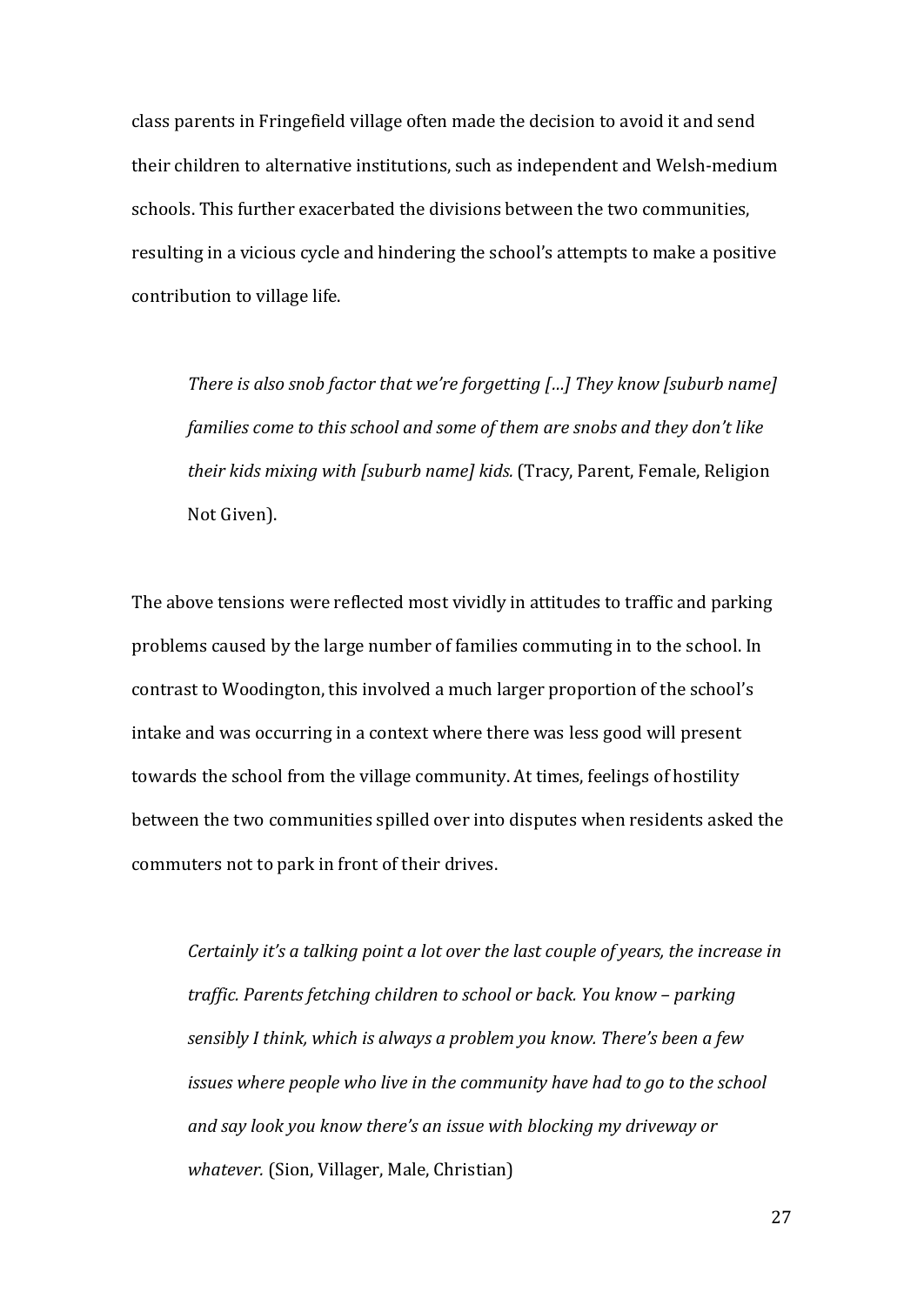Despite all of these problems, the presence of the school in Fringefield did nevertheless bring extra youth, vibrancy and movement to an otherwise very quiet and elderly community, something that one of the villagers felt was a real benefit. The joint events organised by the church and school also had the potential to reinvigorate the small and elderly congregation of the church, again promoting intergenerational relations and bridging social capital between these different age groups.

# INTERVIEWER:

*In your view, do you think the presence of the school adds to the village?* ELSIE (Villager, Female, Anglican):

*Oh yes I think it does, yes. Yes I do, yes. […] I mean it's movement in the village. I mean there would be no movement in the village otherwise, you know.*

*Fringefield [has] a small church with a small congregation. […] The average age is goodness knows what but it's over retirement age I would imagine. […] I think they generally feel encouraged seeing children in church as well.*  (Darren, Head Teacher, Male, Christian)

# **Discussion**

The above findings have a number of implications for the debates introduced earlier in the article. Firstly, they show that rural church schools do have the potential to promote social cohesion and contribute positively to community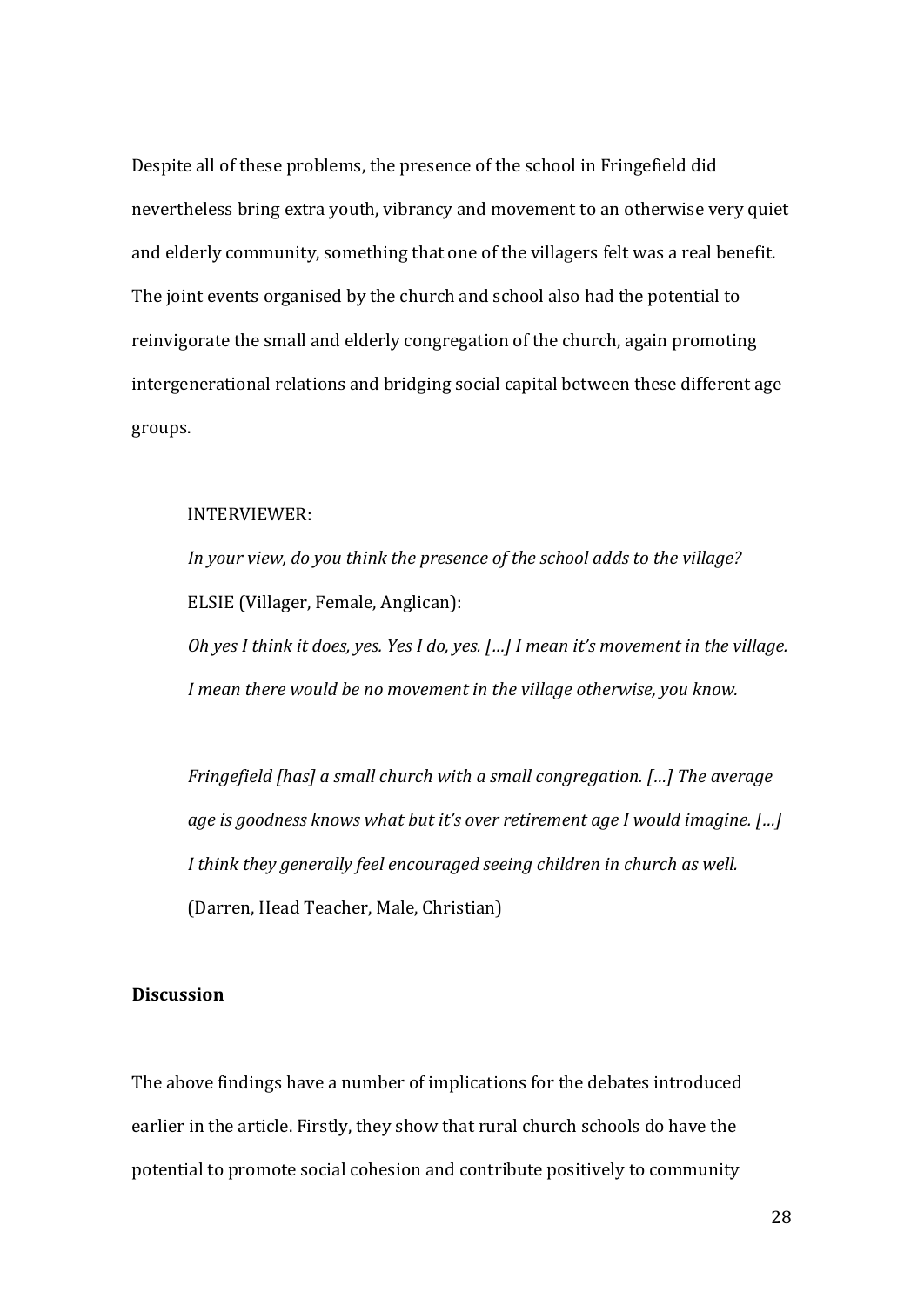relations. Woodington and Fringefield schools both made efforts to engage with their surrounding villages, resulting in the bonding of social capital (e.g. by involvement in community events and practices) and the bridging of social capital (e.g. by facilitating contact and engagement between different groups in the community). However, this research has shown that rural faith schools can also erode social cohesion in certain circumstances. A good example of this is the disruption to close-knit communities and village character that can stem from commuters and newcomers coming from outside of the local area in order to take advantage of school provision. As such, this study has confirmed the general finding from previous work in urban contexts that faith schools can both promote *and* erode social cohesion, albeit in different ways (e.g. Hemming 2015).

Secondly, the findings challenge the tendency in the literature to view social cohesion solely through the lens of inter-faith and inter-ethnic relations, usually as a result of a preoccupation with urban contexts. Both Woodington and Fringefield schools were facilitating the bridging of social capital in their surrounding communities between different ages and generations, as well as different social class groups, although their success was more varied in this latter case. Woodington school's role in bringing together two previously divided Christian communities, along with its inclusive admissions policy that enabled entry for local non-religious pupils, also highlights the importance of considering intra-faith and faith/non-faith relations (although see Hemming 2017 for a detailed discussion on the accommodation of non-religious pupils).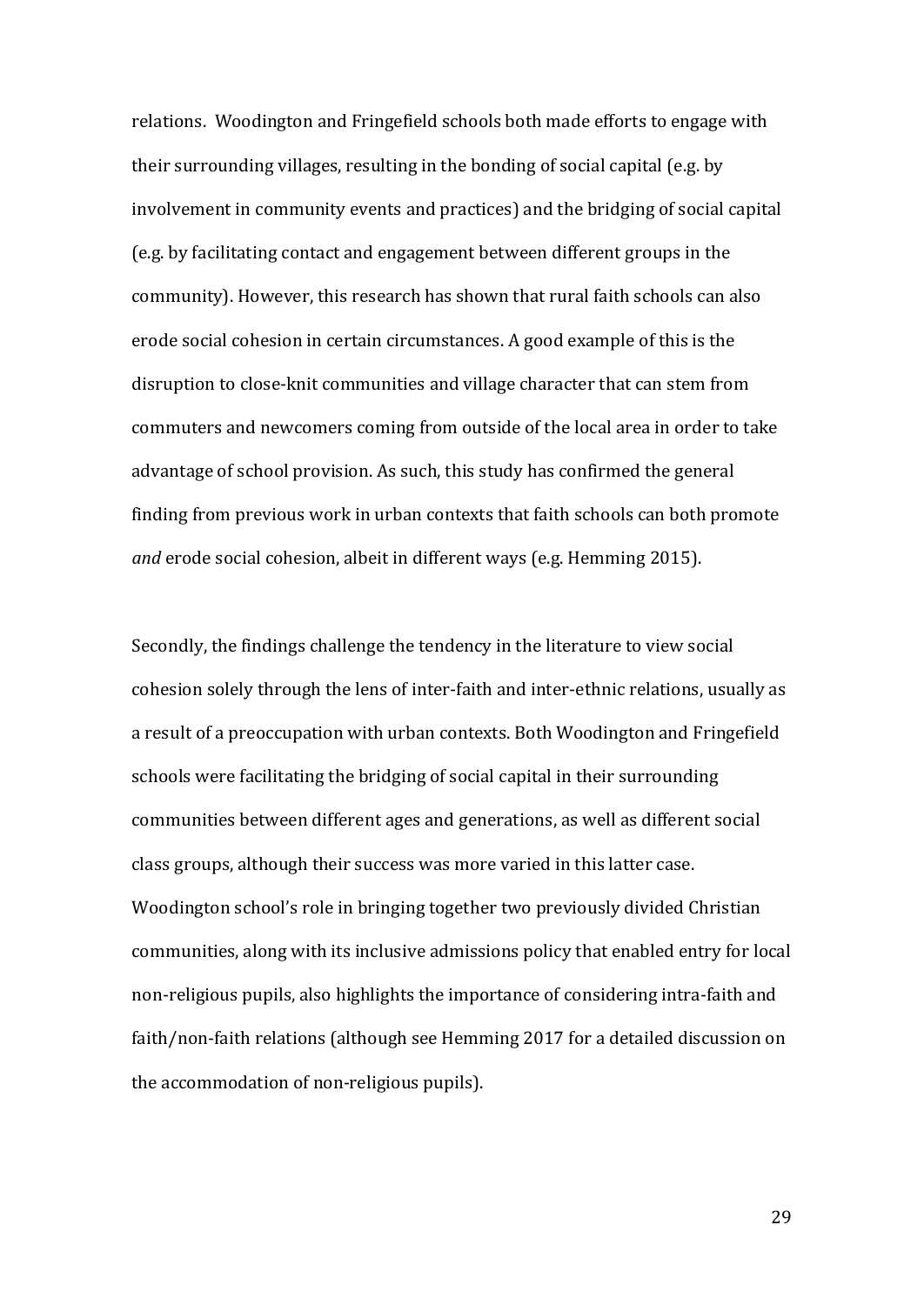Thirdly, the findings offer further confirmation that "school-community relationships are forged within a particular cultural, socio-economic, historical and temporal context" (Bagley and Hillyard, 2014:76) and highlight a number of factors that can help determine how successful rural schools may be in their attempts at community engagement. These include the character of the village in which the school is located, the wider facilities already available to the village, the school's ability to fulfil a particular community need, the views and perceptions of the school within the village community, and the nature and effect of the school's pupil intake. Woodington school was perhaps granted an easier task than Fringefield school in this regard because it was able to organise activities and events *with* the community rather than merely *for* the community, as there was already quite an active and vibrant community life evident in Woodington village (see also Bagley and Hillyard 2014). Similarly, Woodington school was trying to bring together different groups that were mostly situated within the same village, rather than split across two different neighbourhoods as in Fringefield, contributing to its greater degree of success.

A common factor shared by both schools in their approaches to community engagement were the strong links with local parish churches, providing them with a means through which to facilitate social cohesion. In Woodington, the school's relationship with the church (and increasingly the chapel) was part of a wider engagement with the village, helping to promote intergenerational contact. In Fringefield, the local parish church offered the only effective means to reach out to the otherwise indifferent village community, providing at least one space where members of the school and village could meet and mingle. The analysis of SIAMS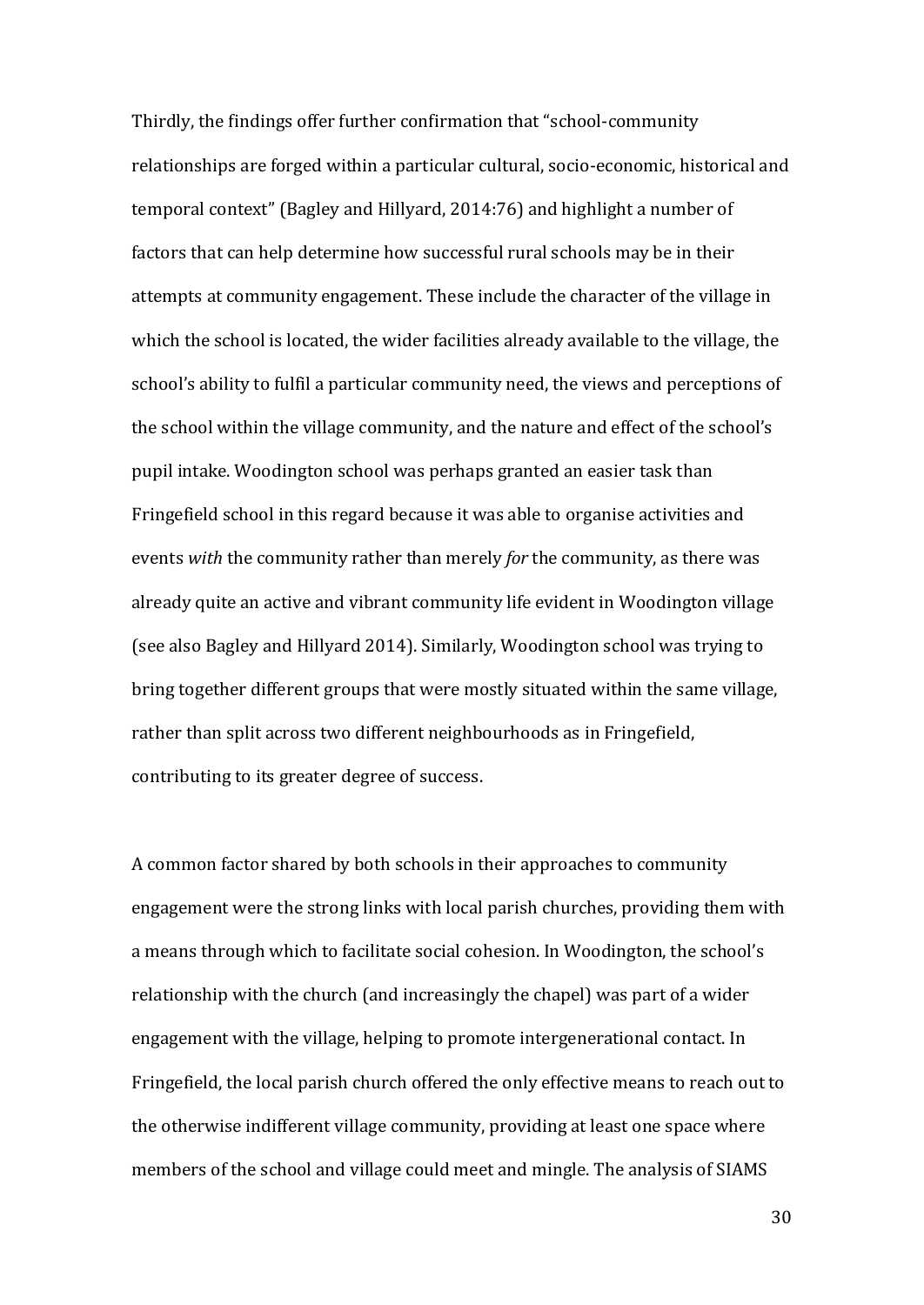and Gwella reports indicated that the development of close links with parish churches, along with participation in local events and charity work, are very common community engagement strategies amongst rural Anglican schools in similar circumstances. Given that this study only focused on rural faith schools, and the general literature on rural schools has very little to say about religion, it is difficult to know the extent to which non-faith village schools might also pursue similar church links. It seems likely that church schools will be particularly well placed in this regard, given their existing formal association with parish churches, but the question is an open one for future research.

The above findings highlight a fourth implication for the literature, specifically concerning the role of religion in contemporary rural life. The churches were continuing to play an important role in both villages through the provision of community space and events, often in partnership with the schools. This was particularly true in Fringefield where the parish church was one of the only remaining community facilities left. Furthermore, the relationships that existed between the two schools and their parish churches had the potential to reinvigorate church congregations to a certain degree, particularly during seasonal religious services when pupils and parents would attend. The churches and chapel also made the most of their school links to create new spaces of evangelism, through involvement in weekly school assemblies, and in the case of Woodington, the development of occasional ecumenical services for non-churchgoers. Whilst these processes do not mirror the formalised provision of shared welfare services in the 'post-secular' city (Beaumont and Baker 2011), they nevertheless demonstrate a continued appreciation of religion as a public utility (Davie 2000),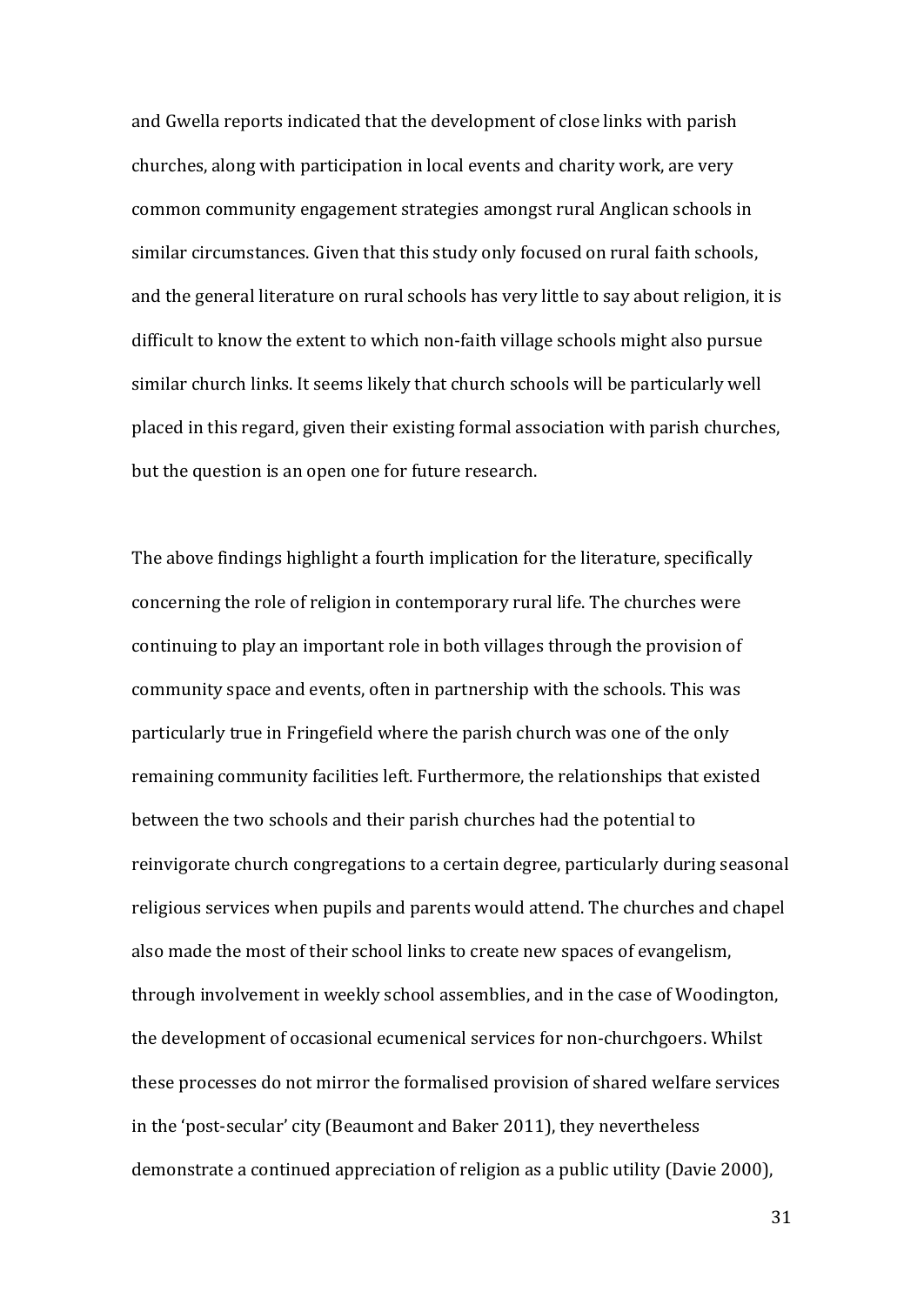as well as evidence of both old and new manifestations of religion in rural educational contexts.

# **Conclusion**

This article set out to investigate the role that rural church schools play in their local communities, through an in-depth case study comparison of two Anglican primary schools in western England and southern Wales. The study aimed to make contributions to two main debates, the first of which queries the influence of faith schools on social cohesion. The findings underline the ability of rural faith schools to influence social cohesion and community relations in both positive and negative ways, depending on the school's particular circumstances and policies, and its degree of success at bonding and bridging social capital. They also show the importance of viewing social cohesion as broader than merely inter-ethnic and inter-religious relations to include other dimensions such as age, social class, intrafaith and faith/non-faith relations.

The article also aimed to contribute to a second body of work concerning the wider significance of religion for contemporary rural life. Here, the findings highlight the importance of partnerships between schools and their local churches for community engagement and social cohesion, as well as religious evangelism and renewal. As such, this study heeds the call from Jones and Heley (2016) for more research on religion in the countryside, by demonstrating the continued importance of religion as a public utility for village communities, as well as identifying different ways it can manifest in rural educational contexts. Much more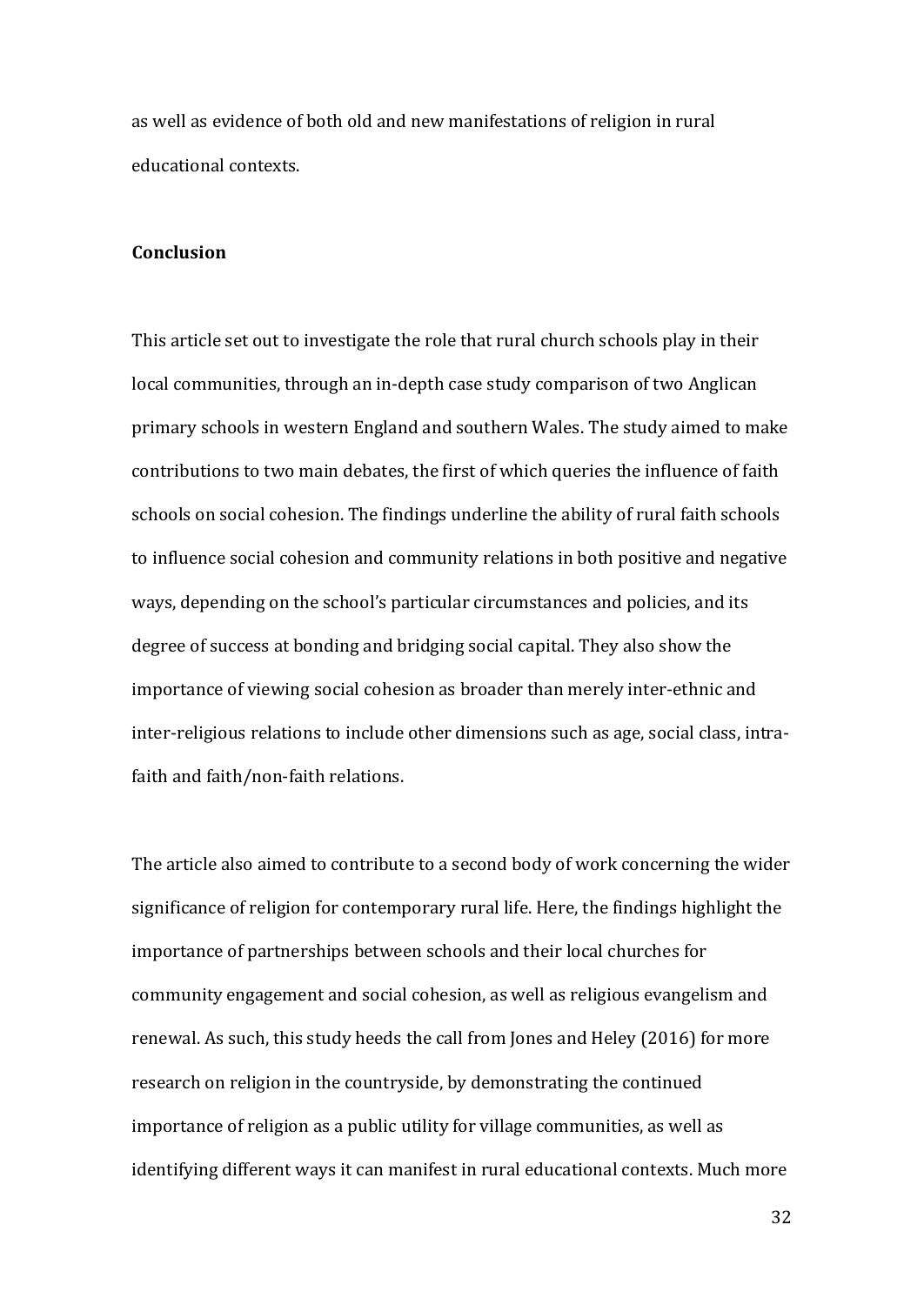work is needed on the relationship between religion and the rural, including its various intersections with education. This study represents a modest contribution to this important research agenda.

## **Funding and Acknowledgements**

This work was supported by a small research grant from the Royal Geographical Society. Thanks go to Christopher Roberts, Hannah Solomon, Richard Taulke-Johnson and Fiona Williams for their contribution to data collection and analysis, and to Sara Delamont and two anonymous reviewers for helpful comments on earlier drafts of the article. I am also grateful to all of the research participants for their thoughtful contributions.

## **Notes**

- 1. For example, see Bugg and Gurran (2011) on Islamic schools in Australia.
- 2. Education is a devolved matter in the UK, with the four nations of England, Scotland, Wales and Northern Ireland all operating different systems.
- 3. 'Post-secularism' refers to the increasing public presence of a diversity of religious and belief positions in so-called 'secular' liberal democracies (e.g. see Habermas 2006).
- 4. Voluntary Aided<sup>10</sup> faith schools (and usually Academies and Free Schools<sup>8</sup>) are permitted to include religion in their admissions criteria, but some do not select pupils on this basis because they are undersubscribed or because they choose not to for other reasons. The majority of Voluntary Controlled<sup>12</sup>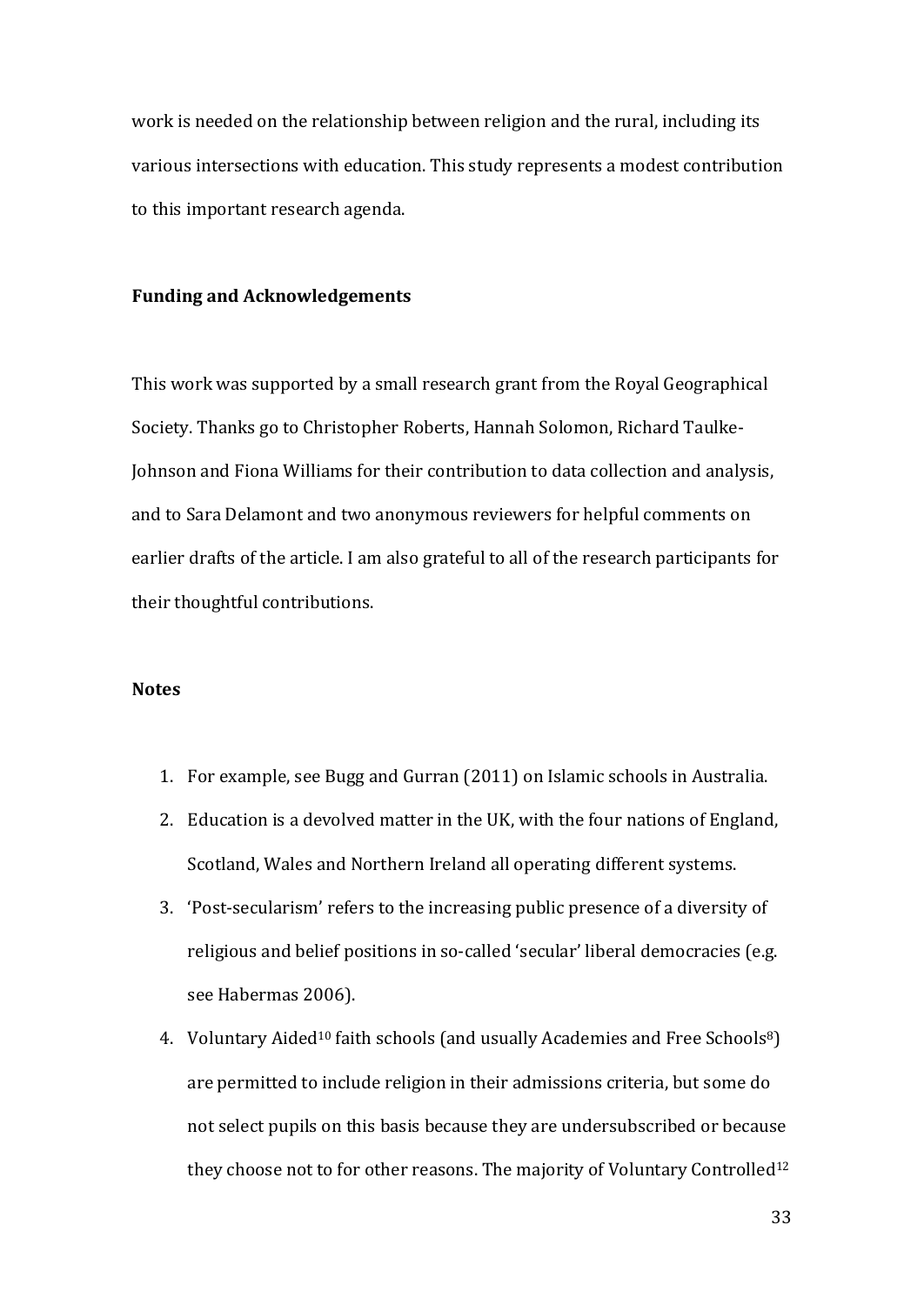faith schools are prevented from including religion in their pupil admissions criteria by their local authority, although some may do so (Accord Coalition 2011).

- 5. The Church of England is most frequently cited in this regard (e.g. see Louden 2012), but the non-conformist churches also played a significant role in the development of mass education in England and Wales. For example, Griffith Jones and his 'Welch' Circulating Charity Schools are one example of the influence of Methodism on the teaching of literacy and the Welsh language (Pryce 2011).
- 6. The Church in Wales was disestablished in 1920 due to the large numbers of the Welsh population who identified with non-conformist Christian denominations. However, the Church in Wales is now reasonably similar to an established church, playing a significant role in Welsh civil society (Chambers and Thompson 2005).
- 7. In 2017, Welsh-medium schools made up approximately 30% of all state maintained schools in Wales. In certain areas of Wales, these schools are often viewed by parents as aspirational and, on average, cater for more affluent families than English medium schools (e.g. see Jones 2017). As such, Welsh-medium schools arguably play a similar role in the educational marketplace as faith schools do in England (e.g. see Allen and West 2011).
- 8. Academies are independent, state-funded schools, which are run by charitable trusts and sometimes sponsored by other groups (including faith groups). Free schools are independent, state-funded schools, which have been set up by parents, teachers or other organisations (including faith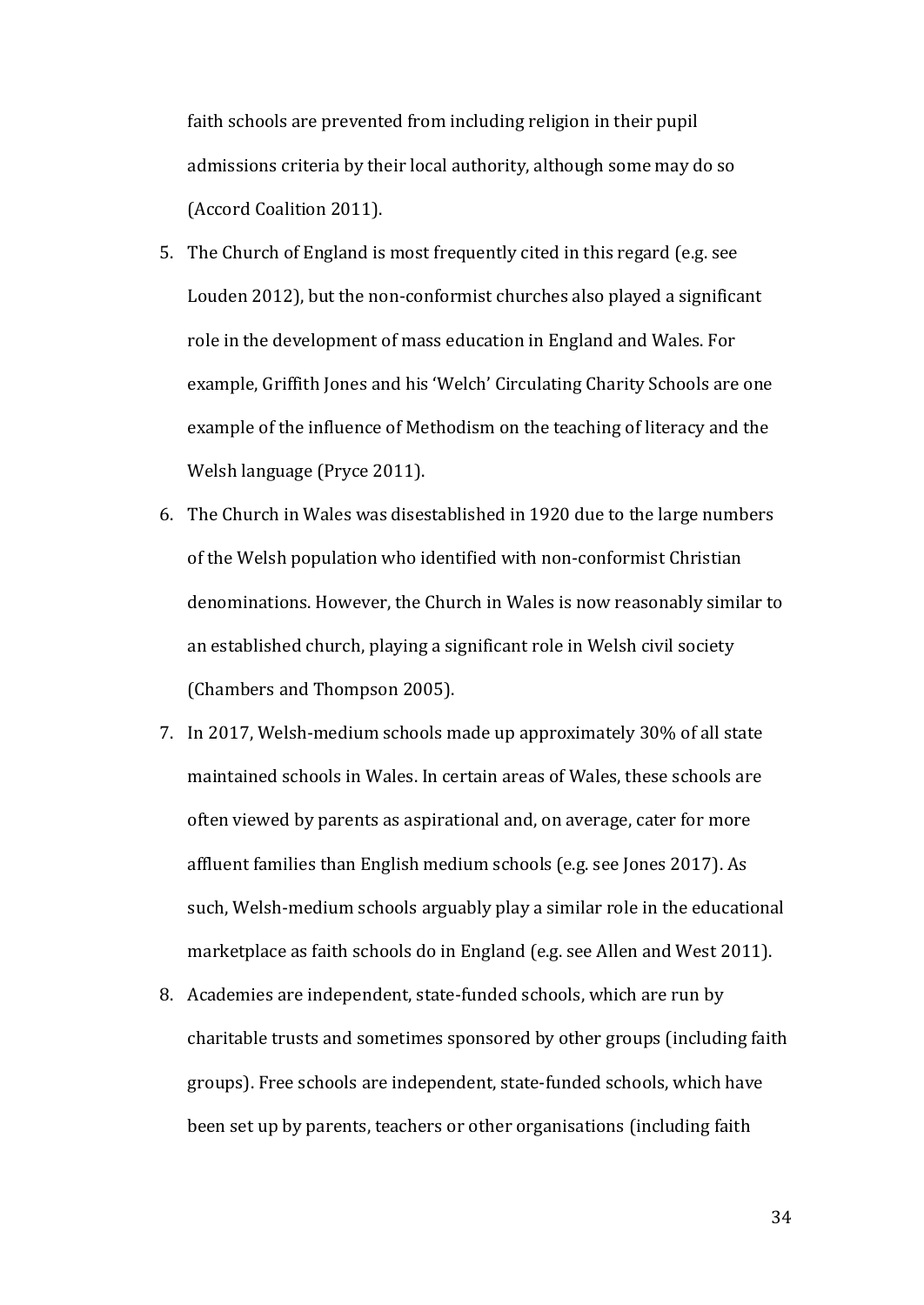groups) to meet local demand. Both types of school receive their funding directly from the Government, rather than a local education authority.

- 9. Both villages have been given pseudonyms in order to protect their identity.
- 10. Voluntary Aided faith schools are expected to raise 10% of their own capital funding costs but enjoy greater autonomy in relation to school governance, admissions and Religious Education. In England, faith-based Foundation schools, Academies and Free schools enjoy similar privileges to Voluntary Aided schools.
- 11. Ofsted is the school inspectorate in England. At the time of the fieldwork, Ofsted used a four point scale consisting of outstanding, good, satisfactory and inadequate.
- 12. Voluntary Controlled schools are fully funded by the state, but maintain a distinctive religious ethos and character.
- 13. Estyn is the school inspectorate in Wales. At the time of the fieldwork, Estyn used a four point scale consisting of excellent, good, adequate and unsatisfactory.
- 14. The analysis is evidenced through reference to specific data quotes from the interviews and focus groups, but the surrounding commentary is informed through knowledge derived from the wider data set, including participant observation.
- 15. SIAMS and Gwella inspections are also referred to as Section 48 (England) or Section 50 (Wales) reports respectively and deal exclusively with aspects of school life linked to the religious remit of the school, including character and ethos, collective worship, religious leadership and, in the case of Voluntary Aided schools, Religious Education.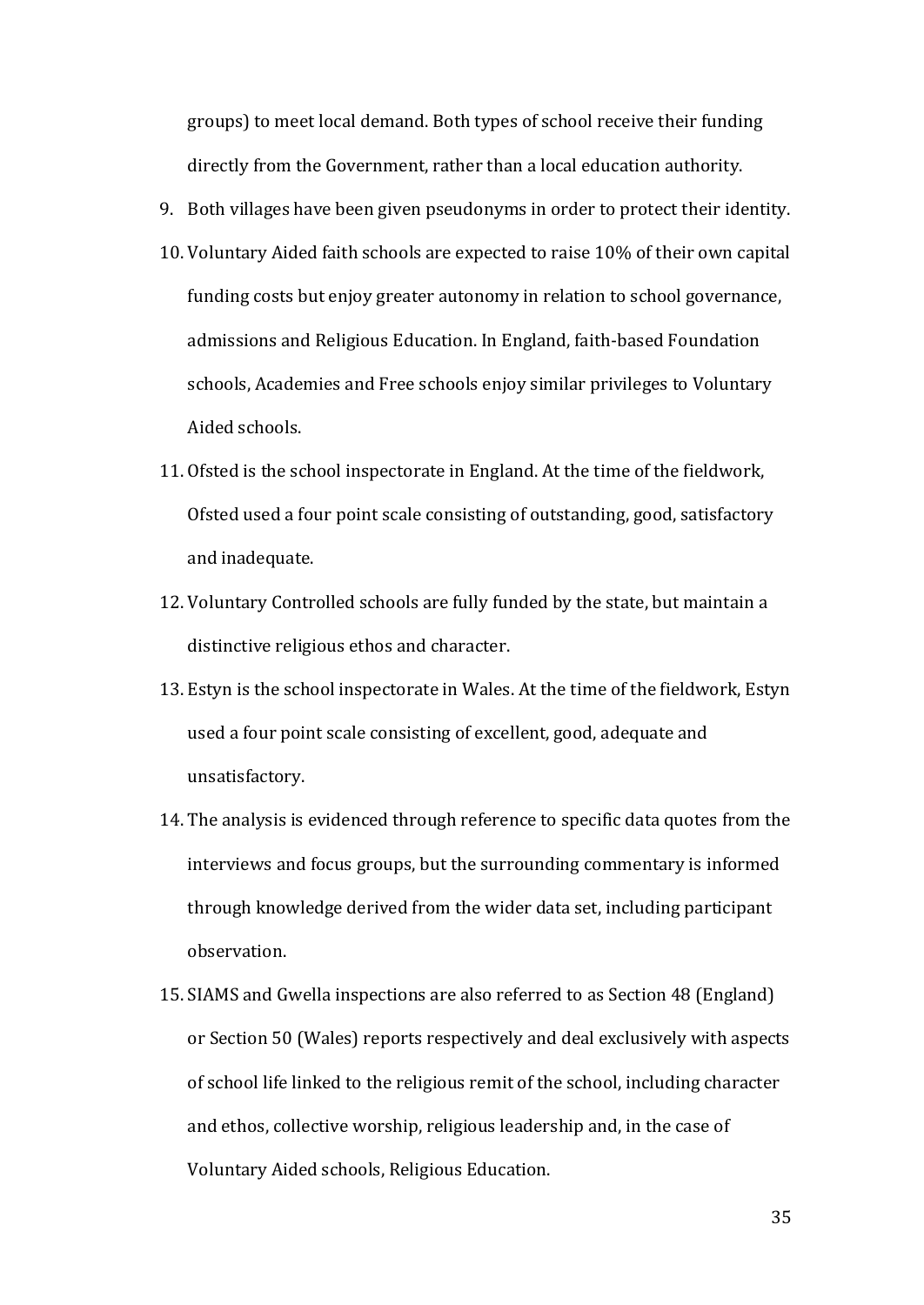16. This distinction between the church and the chapel is reflective of the historical association between Anglicanism and upper class authority, and non-conformism and social reformists (Bowden 1994, Rapport 1993).

# **References**

Accord Coalition (2011) Stop religious discrimination in pupil selection locally. [http://accordcoalition.org.uk/take-action/campaigning-for-inclusive-admissions](http://accordcoalition.org.uk/take-action/campaigning-for-inclusive-admissions-in-local-voluntary-controlled-faith-schools/)[in-local-voluntary-controlled-faith-schools/](http://accordcoalition.org.uk/take-action/campaigning-for-inclusive-admissions-in-local-voluntary-controlled-faith-schools/) (accessed 02/01/18)

Allen, R. and A. West (2009) Religious schools in London: school admissions, religious composition and selectivity. *Oxford Review of Education* 35 (4) pp. 471- 494

Allen, R. & West, A. (2011) Why do faith secondary schools have advantaged intakes? The relative importance of neighbourhood characteristics, social background and religious identification amongst parents. *British Educational Research Journal* 37 (4) pp. 691-712

Amin, A. (2002) Ethnicity and the multicultural city: living with diversity. *Environment and Planning A* 34 (6) pp. 959-980

BBC News (2017) Rural schools offered extra protection against closure 30/07/17. [www.bbc.co.uk/news/uk-wales-politics-40443474](http://www.bbc.co.uk/news/uk-wales-politics-40443474) (accessed 02/01/18)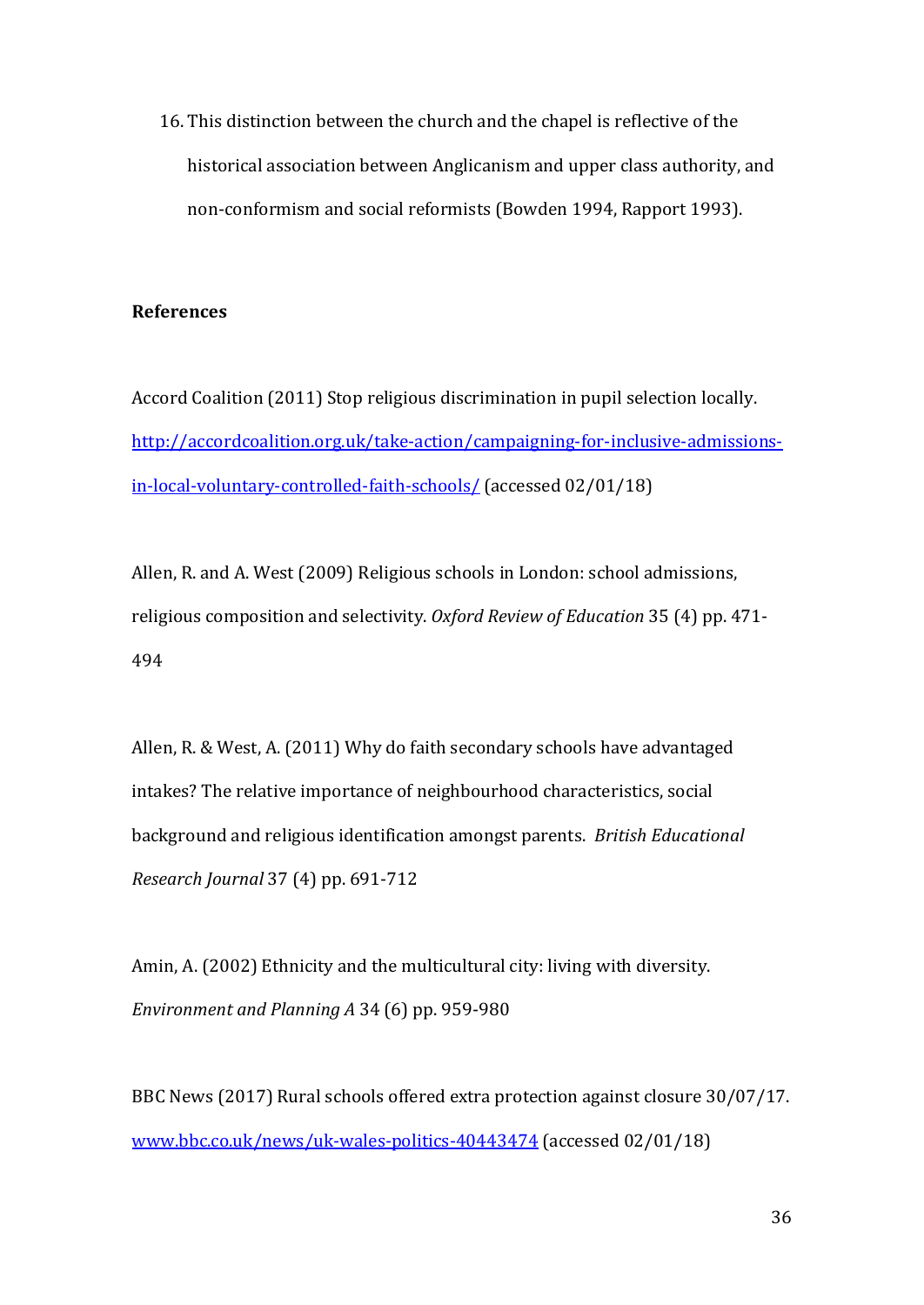Bagley, C. and S. Hillyard (2011) Village schools in England: At the heart of the community? *Australian Journal of Education* 55 (1) pp. 37–49

Bagley, C. and S. Hillyard (2014) Rural schools, social capital and the big society: A theoretical and empirical exposition. *British Educational Research Journal* 40 (1) pp. 63–78

Bartlett, S. and D. Burton (2016) *Introduction to education studies,* 4th edition (London: Sage)

Beaumont, J. and C. Baker eds (2011) *Postsecular cities: space, theory and practice*  (London: Continuum)

Berger-Schmitt, R. (2002) Considering social cohesion in quality of life assessments: concepts and measurement. *Social Indicators Research* 58 (3) pp. 403-428

Bible Society (2017) Welcome to 'open the book'. [www.biblesociety.org.uk/get](http://www.biblesociety.org.uk/get-involved/open-the-book/)[involved/open-the-book/](http://www.biblesociety.org.uk/get-involved/open-the-book/) (accessed 02/01/18)

Bowden, A. (1994) *Ministry in the countryside: A model for the future* (London: Mobray)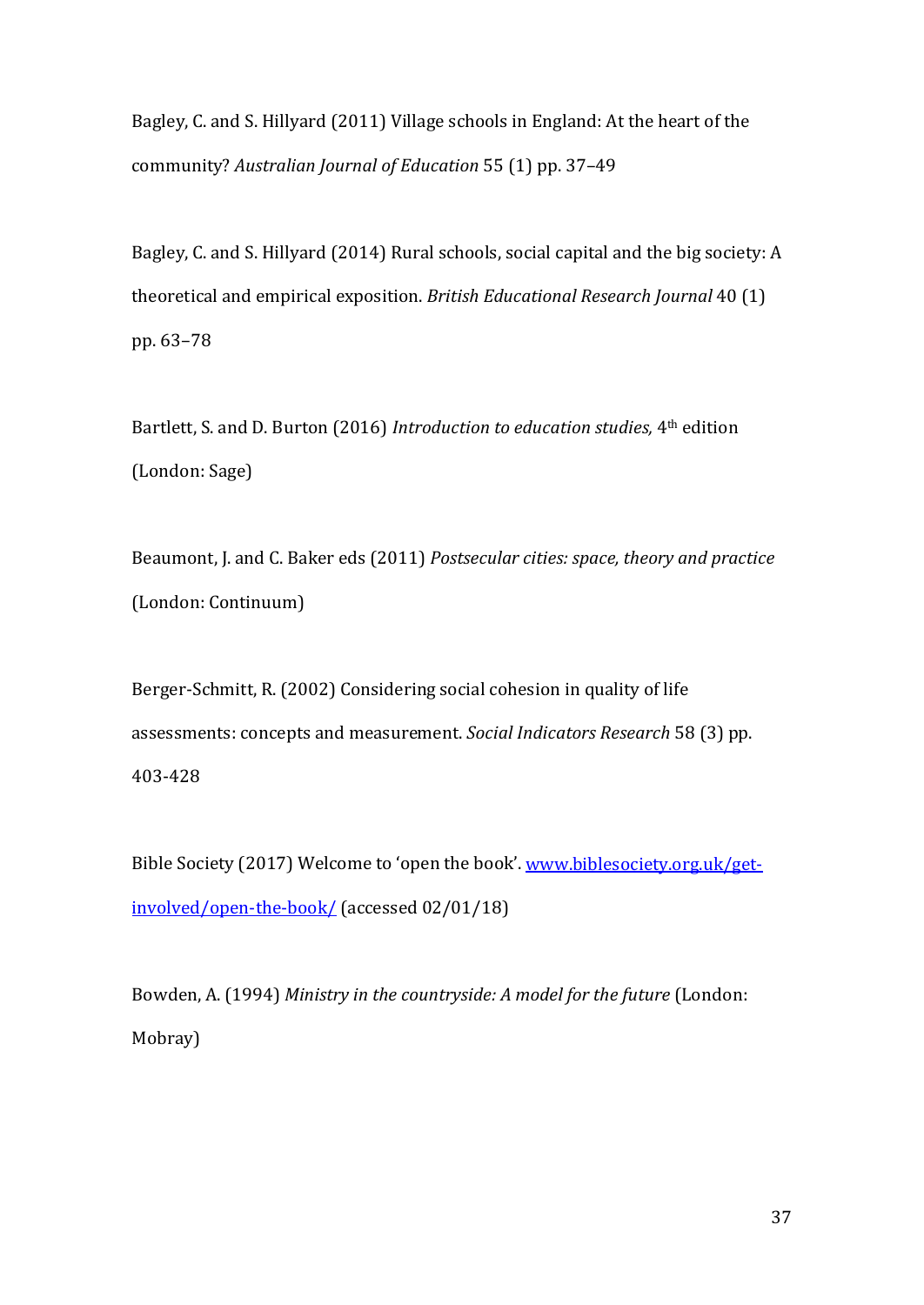Breen, D. (2009) Religious diversity, inter-ethnic relations and the Catholic school: introducing the responsive approach to single faith schooling. *British Journal of Religious Education 31* (2) pp. 103-115

Brown, D.L. and K.A Shaft (2011) *Rural people and communities in the 21st century: Resilience and transformation* (Cambridge: Polity)

Bugg, L. and N. Gurran (2011) Urban planning process and discourses in the refusal of Islamic schools in Sydney, Australia. *Australian Planner* 48 (4) pp. 281- 291

Burgess, S., E. Greaves, A. Vignoles, and D. Wilson (2011) Parental choice of primary schools in England: What type of school do different types of family really have available to them? *Policy Studies* 32 (5) pp. 531–547

Butler, T. and C. Hamnett (2012) Praying for success? Faith schools and school choice in East London. *Geoforum* 23 (6) pp. 1242–1253

Chambers, P. and A. Thompson (2005) Coming to terms with the past: Religion and identity in Wales. *Social Compass* 52 (3) pp. 337-352

Chakraborti, N. and J. Garland eds (2004) *Rural racism* (Willan: Cullompton)

Church in Wales (2017) Schools: Church in Wales education. <http://www.churchinwales.org.uk/life/schools/>(accessed 02/01/18)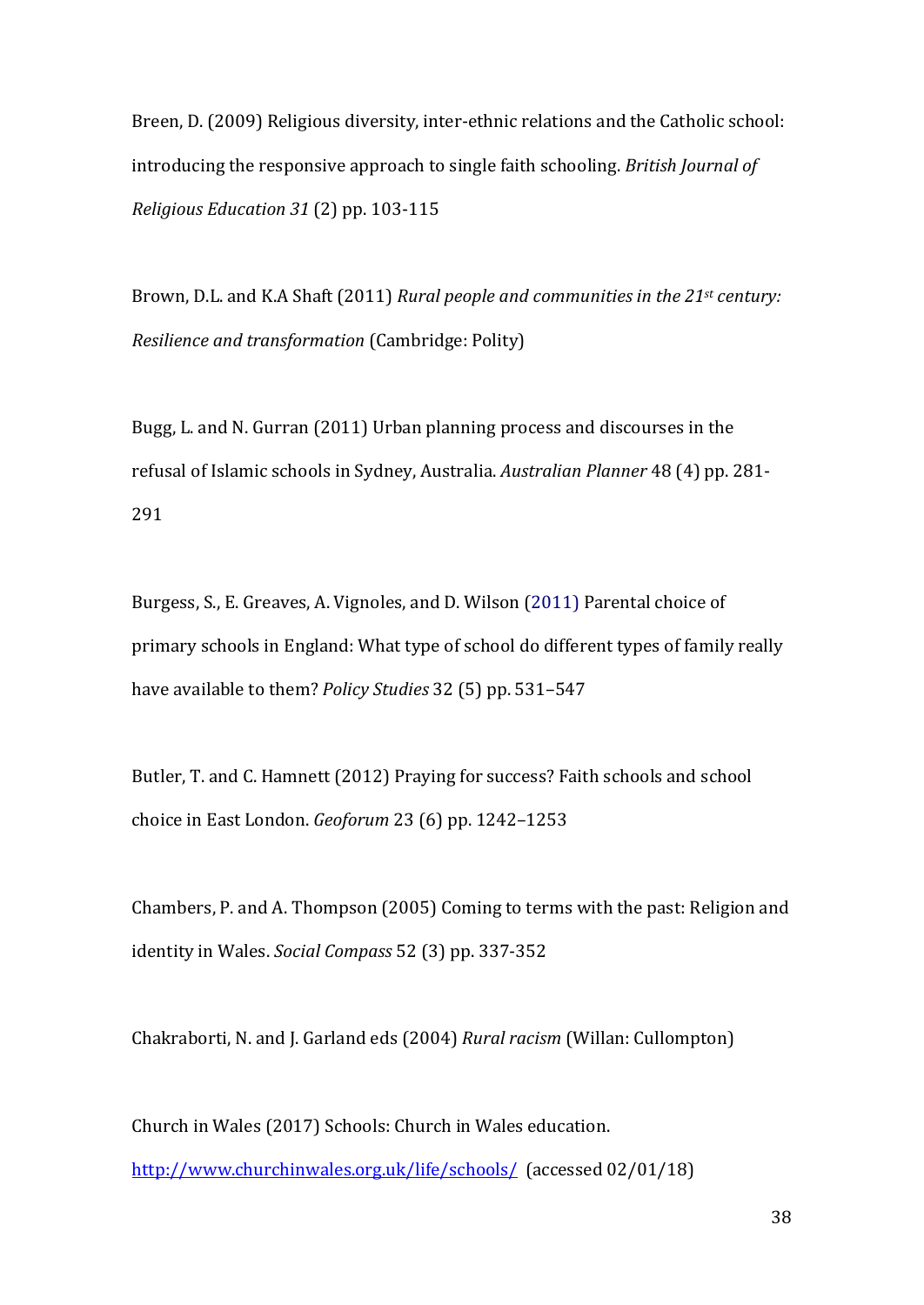Church of England (2017) Vision for education.

<https://www.churchofengland.org/more/education-and-schools/vision-education> (accessed 02/01/18)

Cooper, T. (2004) *How do we keep our parish churches?* (London: The Ecclesiastical Society)

Davie, G. (2000) *Religion in Europe: A memory mutates* (Oxford: Oxford University Press)

Davies, D., C. Watkins and M. Winter (1991) *Church and religion* (Edinburgh: T&T Clark)

Flint, J. (2007) Faith schools, multiculturalism and community cohesion: Muslim and Roman Catholic state schools in England and Scotland. *Policy and Politics* 35 (2) pp. 251-268

Forrest, R. and A. Kearns (2001) Social cohesion, social capital and the neighbourhood. *Urban Studies* 38 (12) pp. 2125-2145

Habermas, J. (2006) Religion in the public sphere. *European Journal of Philosophy*  14 (1) pp. 1-25.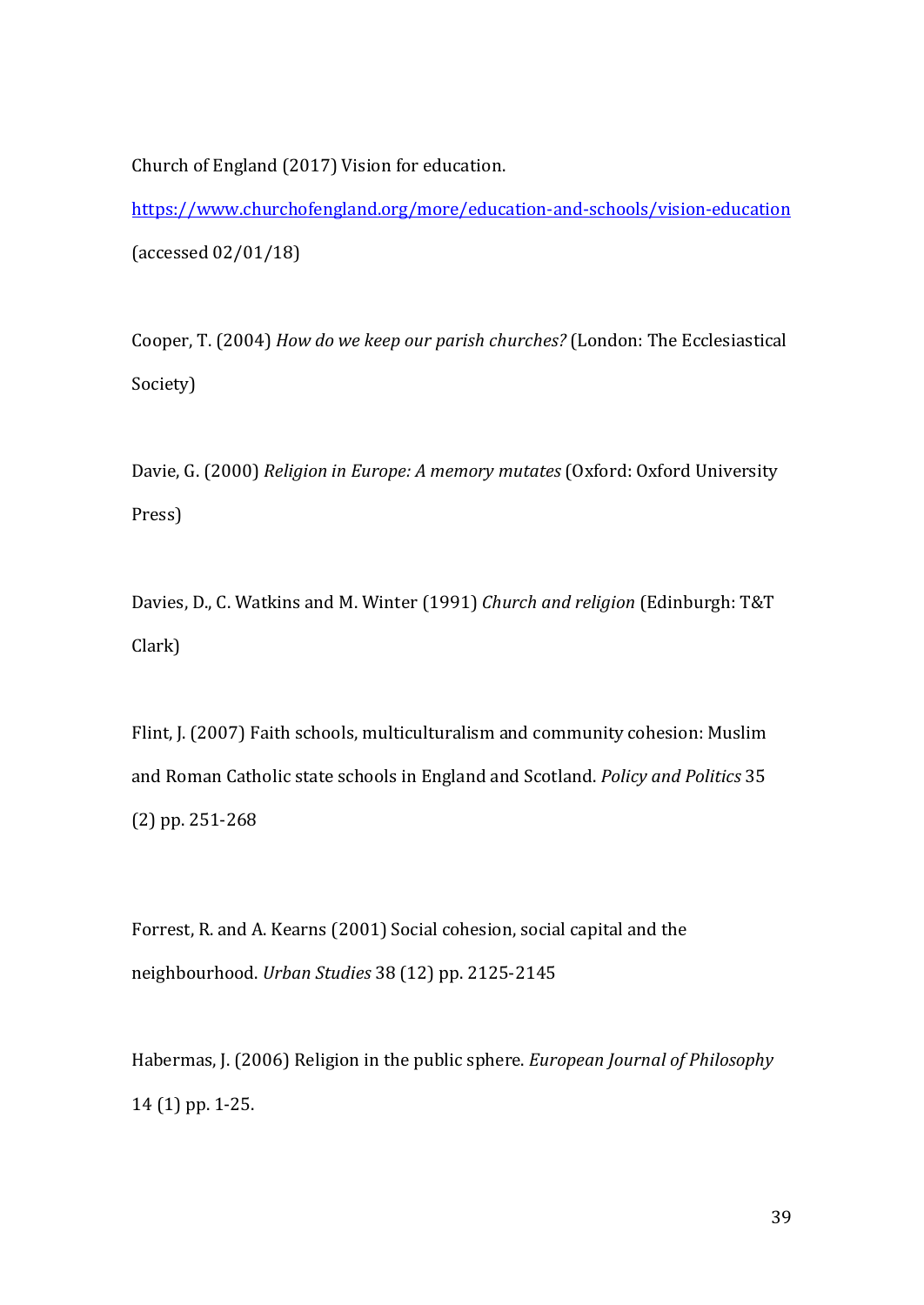Hargreaves, L.M. (2009) Respect and responsibility: Review of research on small rural schools in England. *International Journal of Educational Research* 48 (2) pp. 117-128

Heelas, P. and L. Woodhead eds (2003) *The spiritual revolution: Why religion is giving way to spirituality* (Oxford: Blackwell)

Hemming, P.J. (2011) Meaningful encounters? Religion and social cohesion in the English primary school. *Social and Cultural Geography* 12(1) pp. 63-81

Hemming, P.J. (2015) *Religion in the primary school: Ethos, diversity, citizenship*  (London: Routledge)

Hemming, P.J. (2017) "No offence to God but I don't believe in Him": Religion, schooling and children's rights. *Ethnography and Education* (DOI: 10.1080/ 17457823.2017.1287582)

Hemming, P.J. and Roberts, C. (2017) Church schools, educational markets and the rural idyll. *British Journal of Sociology of Education* (DOI: 10.1177/ 0037768616683333)

Holloway, J. (2002) Spiritual embodiment and sacred rural landscapes. Pp. 158- 177 in P. Cloke ed., *Country visions* (Harlow: Pearson Education)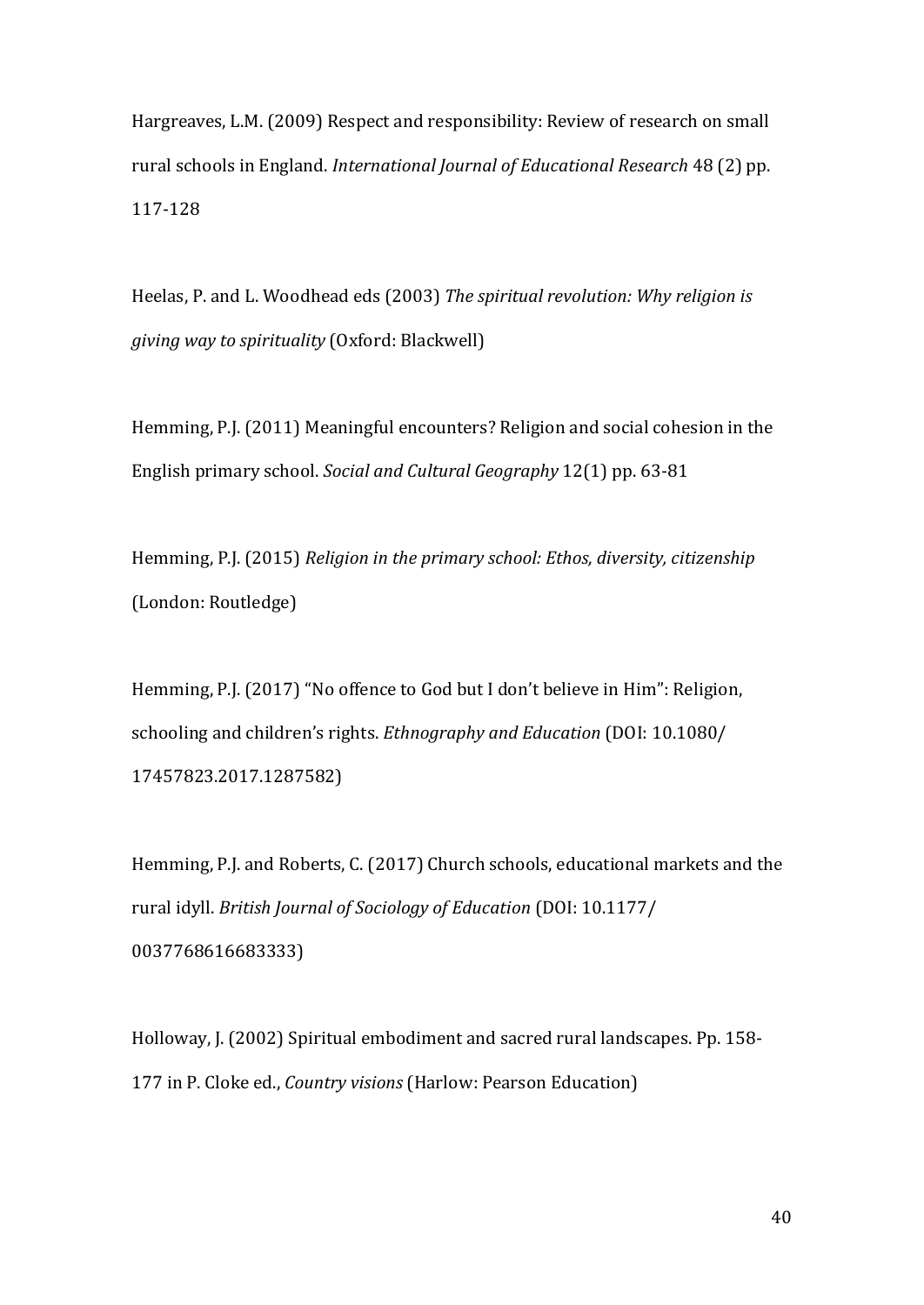Jackson, R. (2003) Should the state fund faith-based schools? A review of the arguments. *British Journal of Religious Education* 25 (2) pp. 89-102

Jones, R. and J. Heley (2016) Post-pastoral? Rethinking religion and the reconstruction of rural space. *Journal of Rural Studies* 45 (1) pp. 15–23

Jones, S. (2017) What do we know and not know about choice of medium of education in South-East Wales? *Wales Journal of Education* 19 (2) pp. 143-162

Kearns, R.A., N. Lewis, T., McCreanor and K. Witten (2009) "The status quo is not an option": community impacts of school closure in South Taranaki, New Zealand. *Journal of Rural Studies* 25 (1) pp. 131-140

King, C. (2010) Faith schools in pluralistic Britain: Debate, discussion and considerations. *Journal of Contemporary Religion* 25 (2) pp. 281-299

Laurier, E. and C. Philo (2006) Cold shoulders and napkins handed: gestures of responsibility. *Transactions of the Institute of British Geographers* 31 (2) pp. 193- 207

Little, J. (2003) Riding the rural love train: heterosexuality and the rural community. *Sociologia Ruralis* 43 (4) pp. 401-417

Louden, L. (2012) *Distinctive and inclusive: The National Society and Church of England schools 1811-2011* (London: The National Society)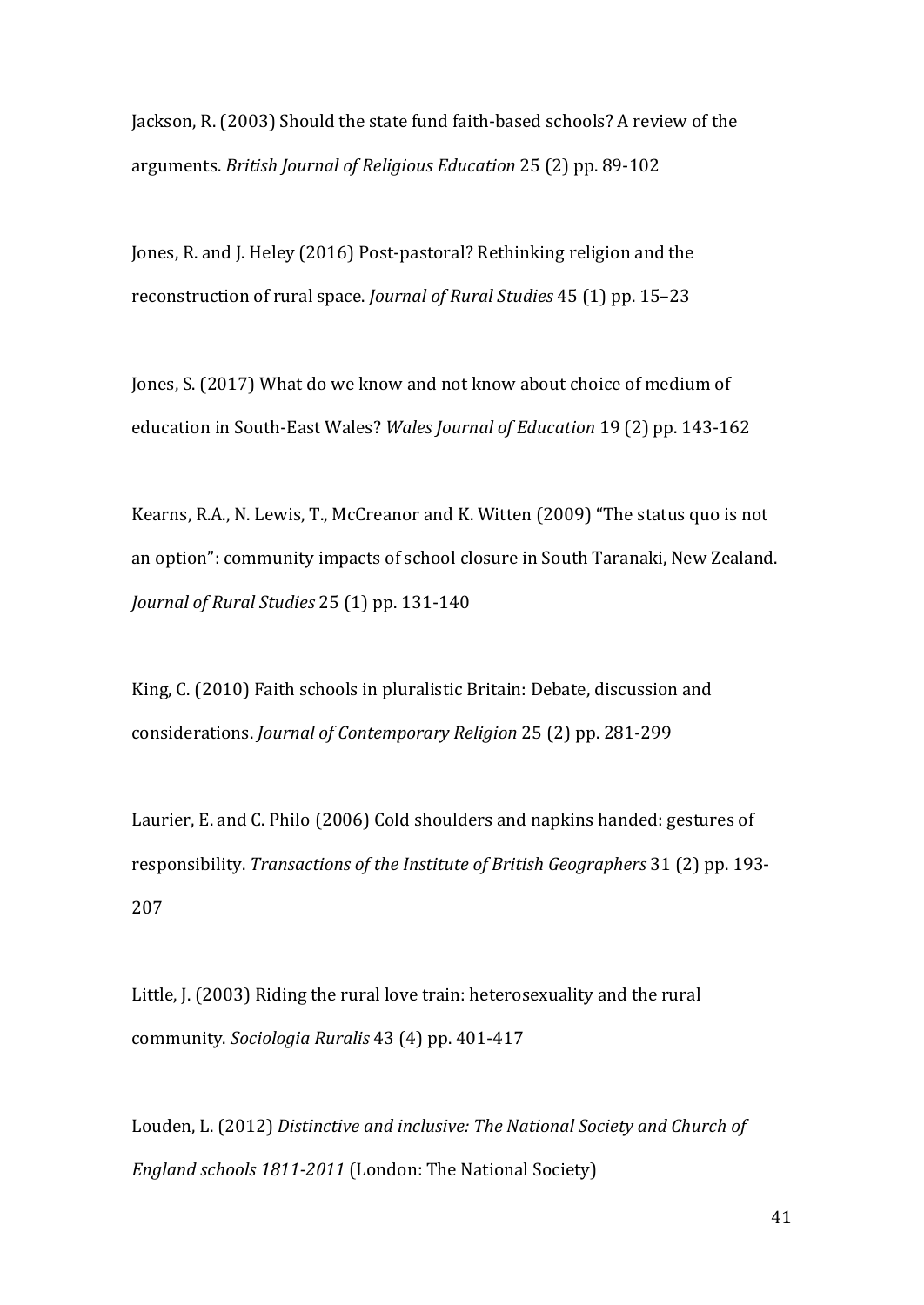Panelli, R., K. Nairn and J. McCormack (2002) '"We make our own fun": Reading the politics of youth with(in) community. *Sociologia Ruralis* 42 (2): pp. 106-130

Phillips, D. (2006) Parallel lives? Challenging discourses of British Muslim selfsegregation. *Environment and Planning D: Society and Space* 24 (1) pp. 25-40

Pryce, W.T.R. (2011) The diffusion of the 'Welch' circulating charity schools in eighteenth-century Wales. *The Welsh History Review* 25 (4) pp. 486-519

Putnam, R.D. (2000) *Bowling alone: The collapse and revival of American community* (London: Simon and Schuster)

Rapport, N. (1993) *Diverse world-views in an English village* (Edinburgh: Edinburgh University Press)

Richards, A. (2012) Marks of mission: The spread of the gospel through the occasional offices in a small rural village. Pp. 241-260 in A. Smith and J. Hopkinson eds, *Faith and the future of the countryside: Pastoral and theological perspectives on rural sustainability* (London: Canterbury Press)

Salamon, S. (2003) *Newcomers to old towns: Suburbanization of the heartland* (Chicago: University of Chicago Press)